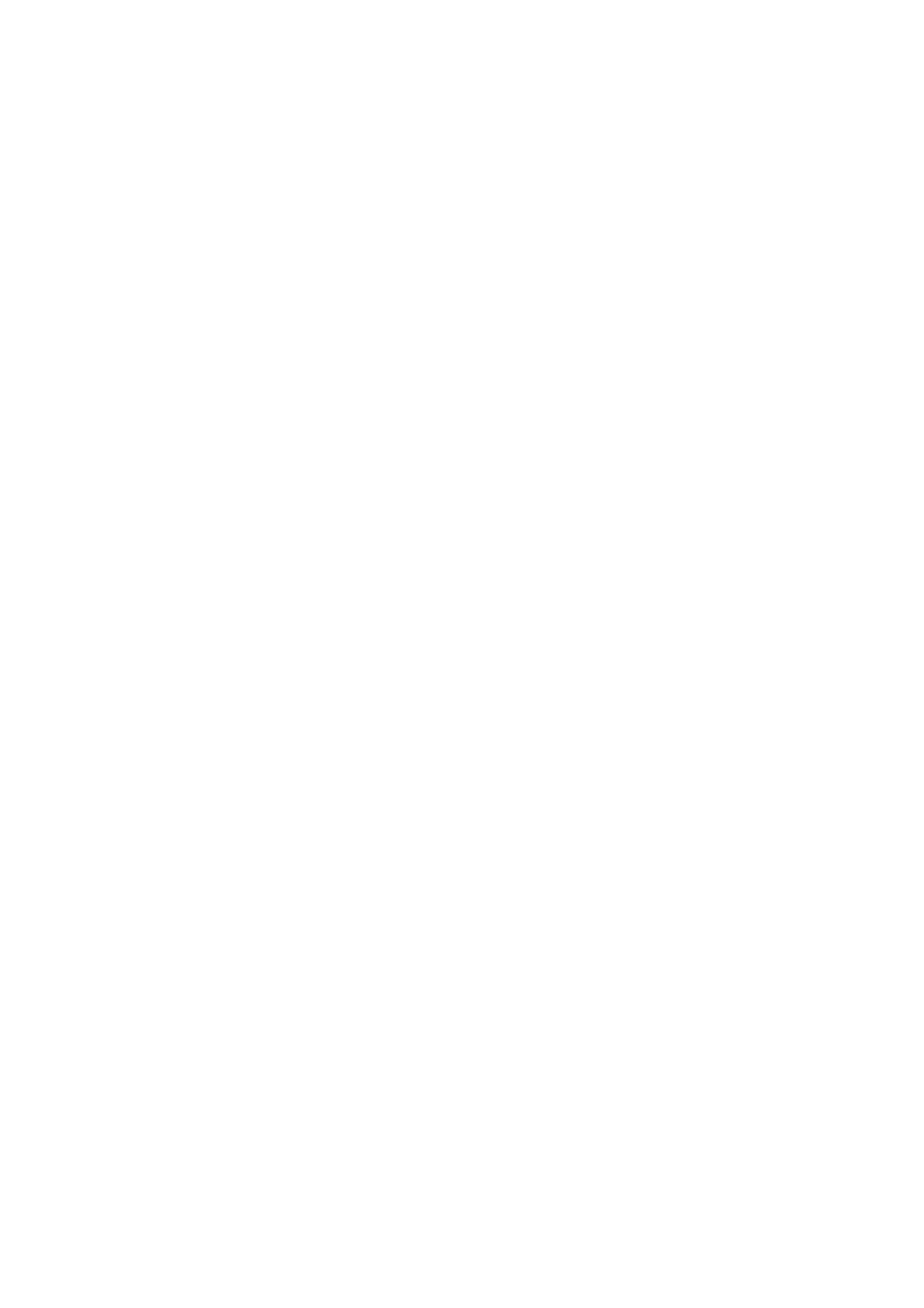| <b>CONTENTS</b>        |  |      |  |
|------------------------|--|------|--|
|                        |  | Page |  |
| Abstract               |  | Ť    |  |
| <b>Contact details</b> |  | i    |  |
| <b>Acronyms</b>        |  | iv   |  |
|                        |  |      |  |

## **106a. Agricultural research–extension linkage systems: an international perspective — Joseph U. Agbamu**

| 1 INTRODUCTION                                                                                                                                                        | 1 |
|-----------------------------------------------------------------------------------------------------------------------------------------------------------------------|---|
| 2 RESEARCH METHODOLOGY                                                                                                                                                |   |
| <b>3 A THEORETICAL FRAMEWORK FOR RESEARCH-EXTENSION LINKAGES</b><br>Forms of research-extension linkage<br>Factors and indicators of linkage forms                    | 3 |
| <b>4 FORMS OF RESEARCH-EXTENSION LINKAGE IN SEVEN COUNTRIES</b><br>Indonesia<br>Japan<br>Mexico<br>Nigeria<br>South Korea (Republic of Korea)<br>Tanzania<br>Thailand | 3 |
| <b>5 CONCLUSION</b>                                                                                                                                                   | 6 |
| <b>REFERENCES</b>                                                                                                                                                     | 7 |
| <b>Acknowledgements</b>                                                                                                                                               | 7 |
|                                                                                                                                                                       |   |

# **Figures and tables**

| Figure 1 The connection between the main actors in the agricultural research–extension linkage system |   |
|-------------------------------------------------------------------------------------------------------|---|
| Figure 2 A conceptual schema for the functioning of research-extension linkages                       |   |
| Table 1 Indicators of research-extension linkage forms: the outlook of seven countries                | 4 |
|                                                                                                       |   |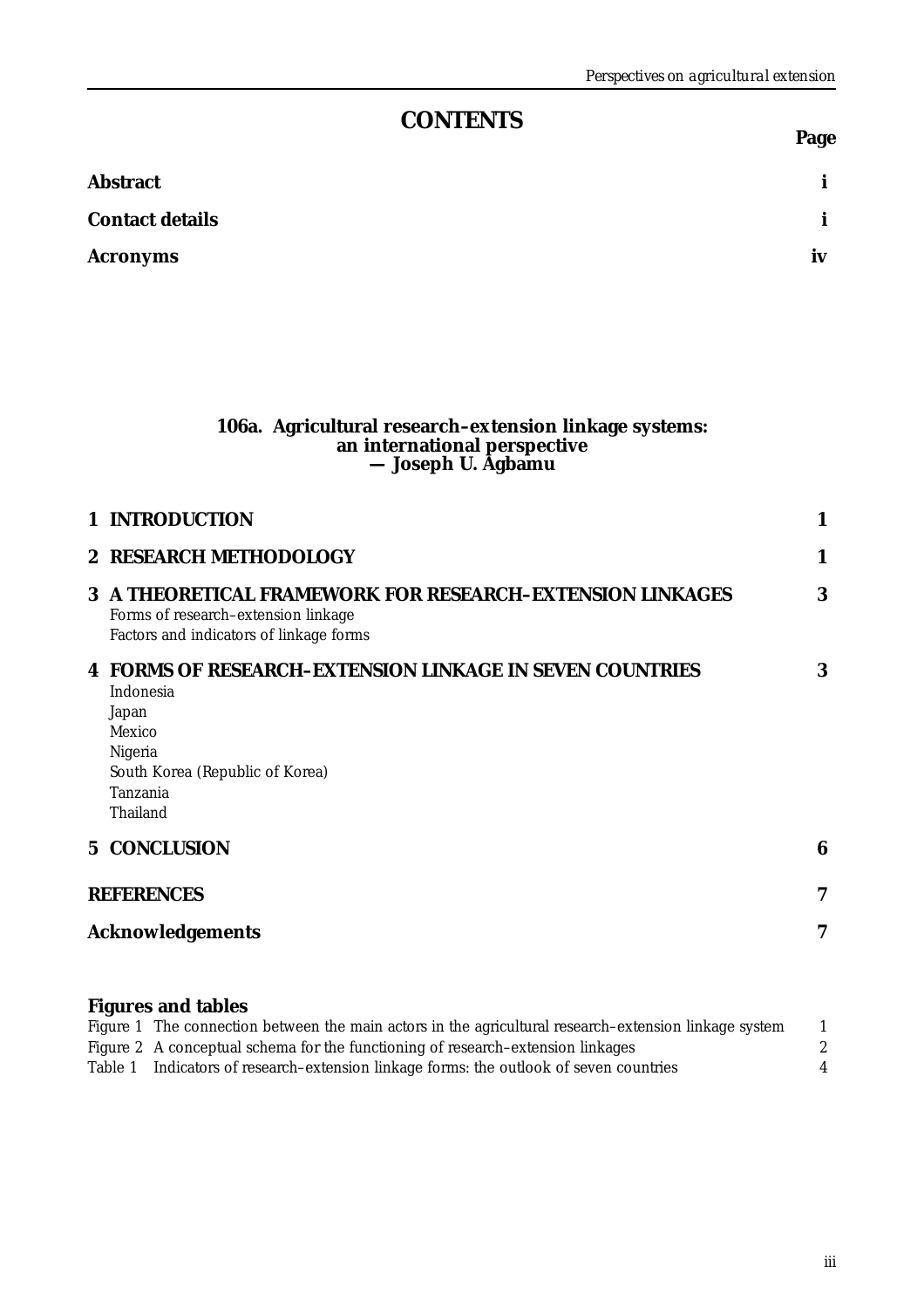## **106b. Different ways of financing agricultural extension — Anne W. van den Ban**

|                                                                                                       | 1 INTRODUCTION                                                                                                                                                                                                                                                                                                                                                                                                                                                                                                                                                                                                                                                                                                                                                                                                                           | 8      |  |  |  |  |
|-------------------------------------------------------------------------------------------------------|------------------------------------------------------------------------------------------------------------------------------------------------------------------------------------------------------------------------------------------------------------------------------------------------------------------------------------------------------------------------------------------------------------------------------------------------------------------------------------------------------------------------------------------------------------------------------------------------------------------------------------------------------------------------------------------------------------------------------------------------------------------------------------------------------------------------------------------|--------|--|--|--|--|
|                                                                                                       | 2 FACTORS INFLUENCED BY THE WAYS IN WHICH AN EXTENSION<br><b>ORGANISATION IS FINANCED</b>                                                                                                                                                                                                                                                                                                                                                                                                                                                                                                                                                                                                                                                                                                                                                | 8      |  |  |  |  |
|                                                                                                       | <b>3 WHY DO DIFFERENT ACTORS FINANCE AGRICULTURAL EXTENSION?</b><br>Government<br>Commercial companies<br>Farmers' associations<br>Consultancy and accounting firms<br>Non-governmental organisations                                                                                                                                                                                                                                                                                                                                                                                                                                                                                                                                                                                                                                    | 9      |  |  |  |  |
|                                                                                                       | 4 SOME IMPLICATIONS OF THE WAY AGRICULTURAL EXTENSION IS<br><b>FINANCED</b><br>Flow of knowledge<br>Knowledge management<br>Goals and accountability<br>Extension messages<br>Extension methods and approaches<br>Target groups<br>Management of the extension organisation<br>Economic theories                                                                                                                                                                                                                                                                                                                                                                                                                                                                                                                                         | 13     |  |  |  |  |
|                                                                                                       | 5 CONCLUSIONS                                                                                                                                                                                                                                                                                                                                                                                                                                                                                                                                                                                                                                                                                                                                                                                                                            |        |  |  |  |  |
|                                                                                                       | REFERENCES                                                                                                                                                                                                                                                                                                                                                                                                                                                                                                                                                                                                                                                                                                                                                                                                                               | 18     |  |  |  |  |
|                                                                                                       | <b>ENDNOTES</b>                                                                                                                                                                                                                                                                                                                                                                                                                                                                                                                                                                                                                                                                                                                                                                                                                          | 19     |  |  |  |  |
|                                                                                                       | <b>Acknowledgement</b>                                                                                                                                                                                                                                                                                                                                                                                                                                                                                                                                                                                                                                                                                                                                                                                                                   | 19     |  |  |  |  |
| Box 1<br>Box 2                                                                                        | Boxes<br>Extension organisations can be financed by:<br>Situations in which a government should invest in agricultural extension                                                                                                                                                                                                                                                                                                                                                                                                                                                                                                                                                                                                                                                                                                         | 8<br>9 |  |  |  |  |
| AARD<br>ADP<br>AEC<br>AEIC<br>AIAT<br>BAE<br>BAIF<br>DDR<br>DOAE<br>IPM<br>NGO<br>OECD<br>PRDA<br>RDA | Acronyms<br>Agency for Agricultural Research and Development<br>Agricultural Development Programme<br><b>Agricultural Extension Centre</b><br>Agricultural Extension and Information Centre<br>Assessment Institute for Agricultural Technology<br>Bureau of Agricultural Extension<br>Bharatiya Agro-Industries Foundation<br>Directorate of Rural Development<br>Department of Agricultural Extension<br>INIFAP<br>National Agriculture, Livestock and Forestry Research Institute<br>Integrated pest management<br>NAERLS<br>National Agricultural Extension and Research Liaison Service<br>Non-governmental organisation<br>Organisation for Economic Cooperation and Development<br>Provinicail Rural Development Administration<br>Rural Development Administration<br>SEDAGRO<br>State Secretariat of the Agriculture Department |        |  |  |  |  |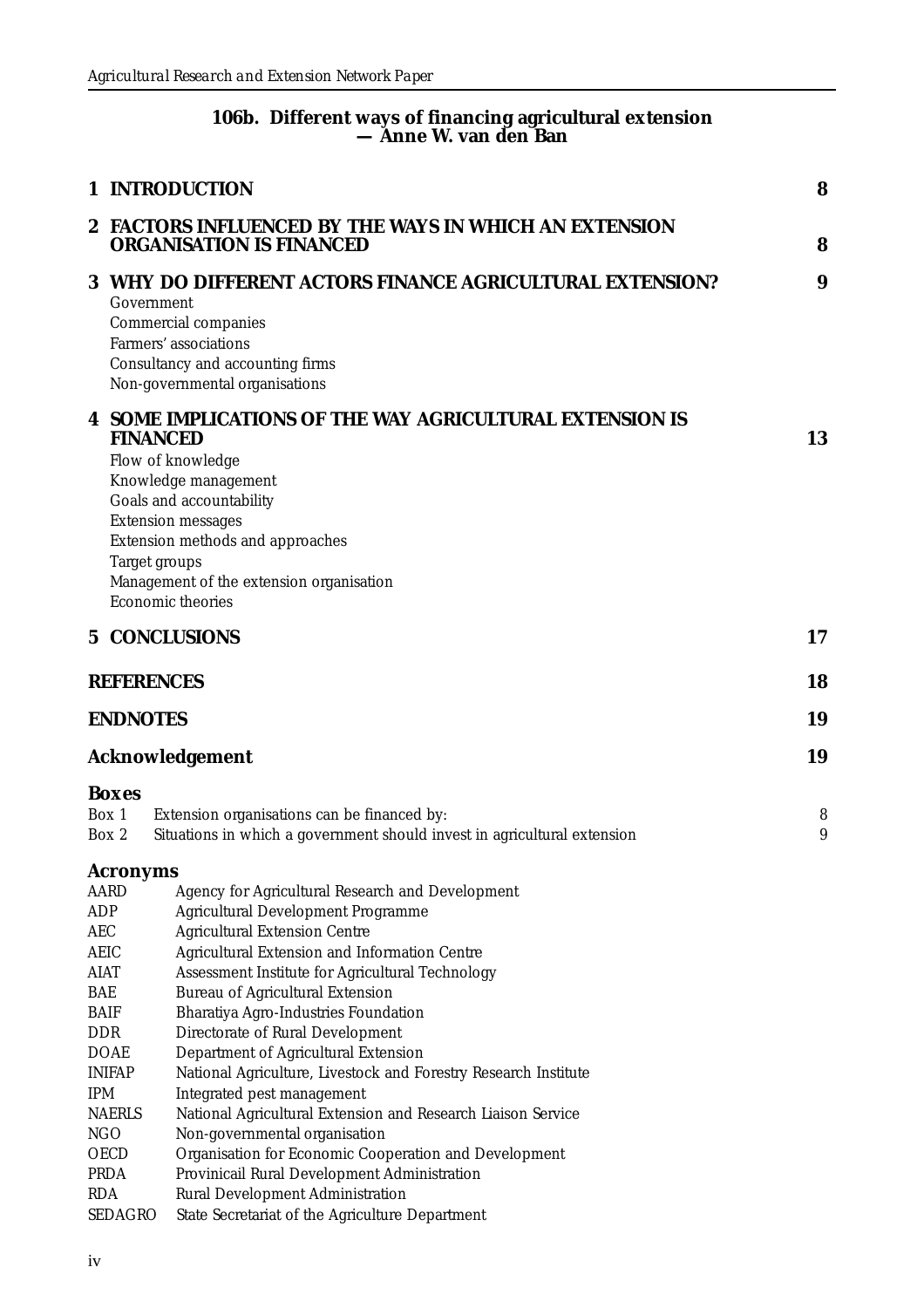#### **106a. AGRICULTURAL RESEARCH–EXTENSION LINKAGE SYSTEMS: AN INTERNATIONAL PERSPECTIVE Joseph U. Agbamu**

#### **1 INTRODUCTION**

The concept of linkage implies the communication and working relationship established between two or more organisations pursuing commonly shared objectives in order to have regular contact and improved productivity. Havelock (1986) contends that linkage is a term used to indicate that two systems are connected by messages so as to form a greater system. He argues that if the barriers between two systems are permeable enough for messages and responses to flow out of each to the other, then a link has been created between the two. From this viewpoint, agricultural research and extension services are two systems which are linked by information flow and feedback.

For agrotechnologies to be relevant to local needs, researchers, extension workers and farmers must play important roles in identifying research problems, adapting the recommendations to local conditions and providing feedback to researchers about the innovations that have been developed. Effective communication links between researchers and extensionists are vital in the modification of technological recommendations and in initiating further research; such links enable new technologies and management practices to be suited to local ecological conditions. The participation of extension workers in adaptive research trials allows them to become familiar with the technologies they are expected to promote and also helps to ensure that the sociological dimensions of farming are not neglected.

The relationship between key actors in the research– extension linkage system is illustrated by Figure 1. A conceptual schema for the functioning of the linkages, as shown in Figure 2, can be conceived as having relational parts which have been grouped into: (a) the formal agricultural knowledge system embracing researchers, extensionists, subject-matter specialists, linkage activities and methods; (b) the client system, i.e. farmers (the end users of technologies); and (c) problems affecting the linkage activities.

Depending on the country, linkage activities are usually managed at varying administrative levels – national, regional, state and local levels. The agricultural research and extension system identifies farm families as their target and the hub around which researchers and extensionists focus their actions. The constraints which hinder research–extension linkage potentially affect the agricultural output of farmers, whereas effective links will allow farmers to enhance their output through the availability of farming innovations.

This study is based on the premise that agricultural research and extension organisations are established as instruments for promoting agricultural development, and that effective linkages between these organisations help them to achieve their goal. Since the methods of forging links between research and extension organisations differ from one situation to another and from country to country, this paper presents five types of agricultural research–extension linkages, as found in seven countries: Indonesia, Japan, Republic of Korea, Mexico, Nigeria, Tanzania, and Thailand.

The study on which this paper is based sought to answer the following questions: What form of research– extension linkage exists in each of the seven countries? How are the procedures for linking research stations with extension centres managed in each country? What are the key weaknesses in the research–extension linkage in a given country? How can weak links be strengthened to improve agricultural communication between research and extension organisations in the countries under study?

#### **2 RESEARCH METHODOLOGY**

This study formulated a theoretical framework of agricultural research–extension linkages from a global perspective and identified the positions of various countries within the framework. A survey was then undertaken in seven countries to collect information to elaborate and substantiate the linkage types in the

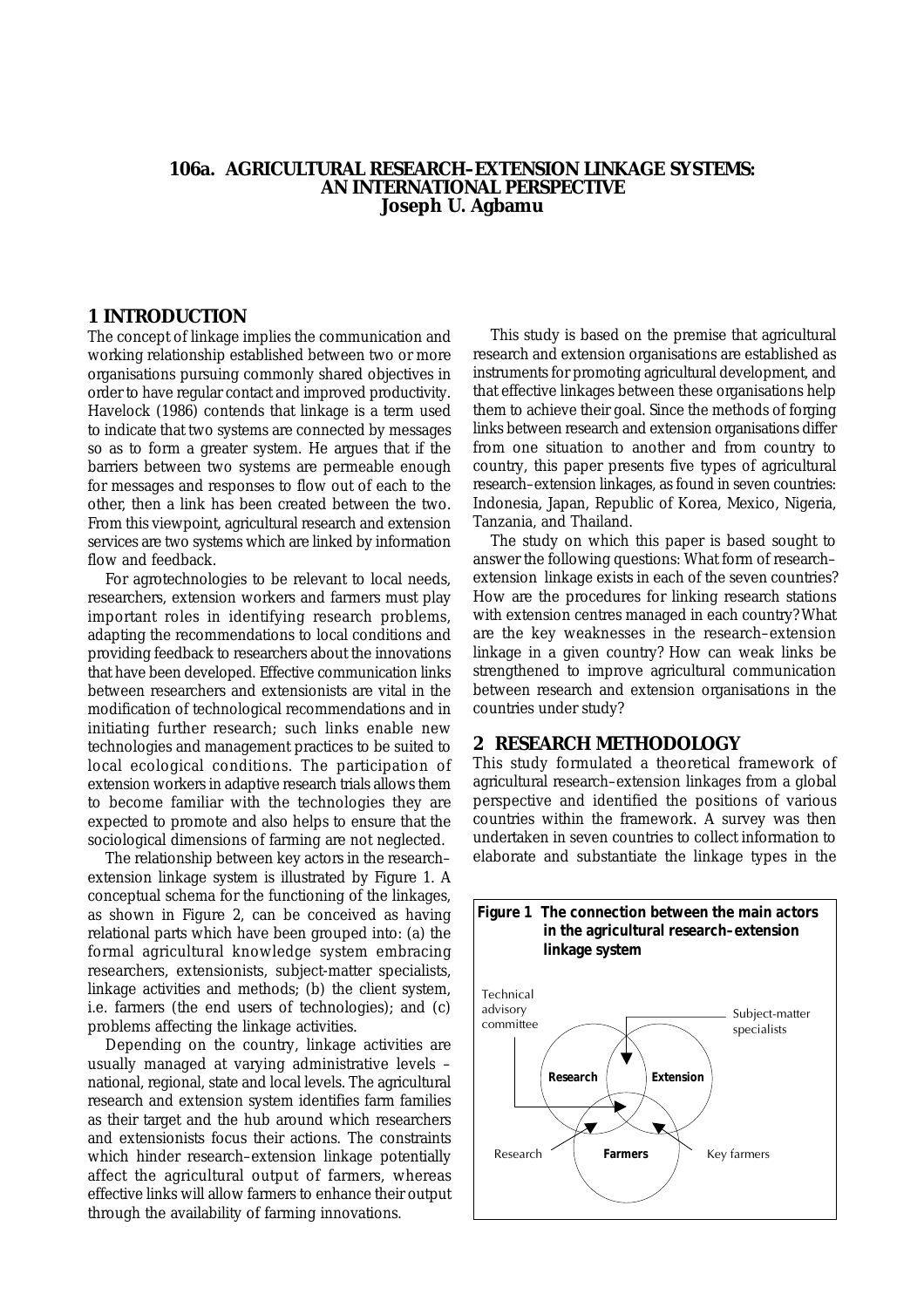

theoretical framework. This study focused exclusively on formal public-sector linkage mechanisms. It did not examine informal linkages, commercial or profit-oriented research and extension systems.

The seven countries surveyed were selected on the basis of world regional groupings and development levels using the World Bank economic classification system in which countries are grouped into six categories (World Bank, 1992). Japan was chosen from high-income and Organisation for Economic Cooperation and Development (OECD) countries; South Korea from highdebt and medium-income countries; Thailand from lowdebt and medium-income countries; Mexico from heavy-

debt and lower medium-income countries; Indonesia from high-debt and low-income countries; Nigeria and Tanzania from heavy-debt, lower low-income countries. Apart from Japan which was purposely selected, the other six countries were randomly selected from regional groupings.

Personal interviews, field visits and questionnaires were used to collect information. In each country 30 agricultural research and extension personnel and 10 key farmers contributed information to the survey. Official publications of research institutes, extension organisations, and ministries of agriculture constituted secondary sources of data.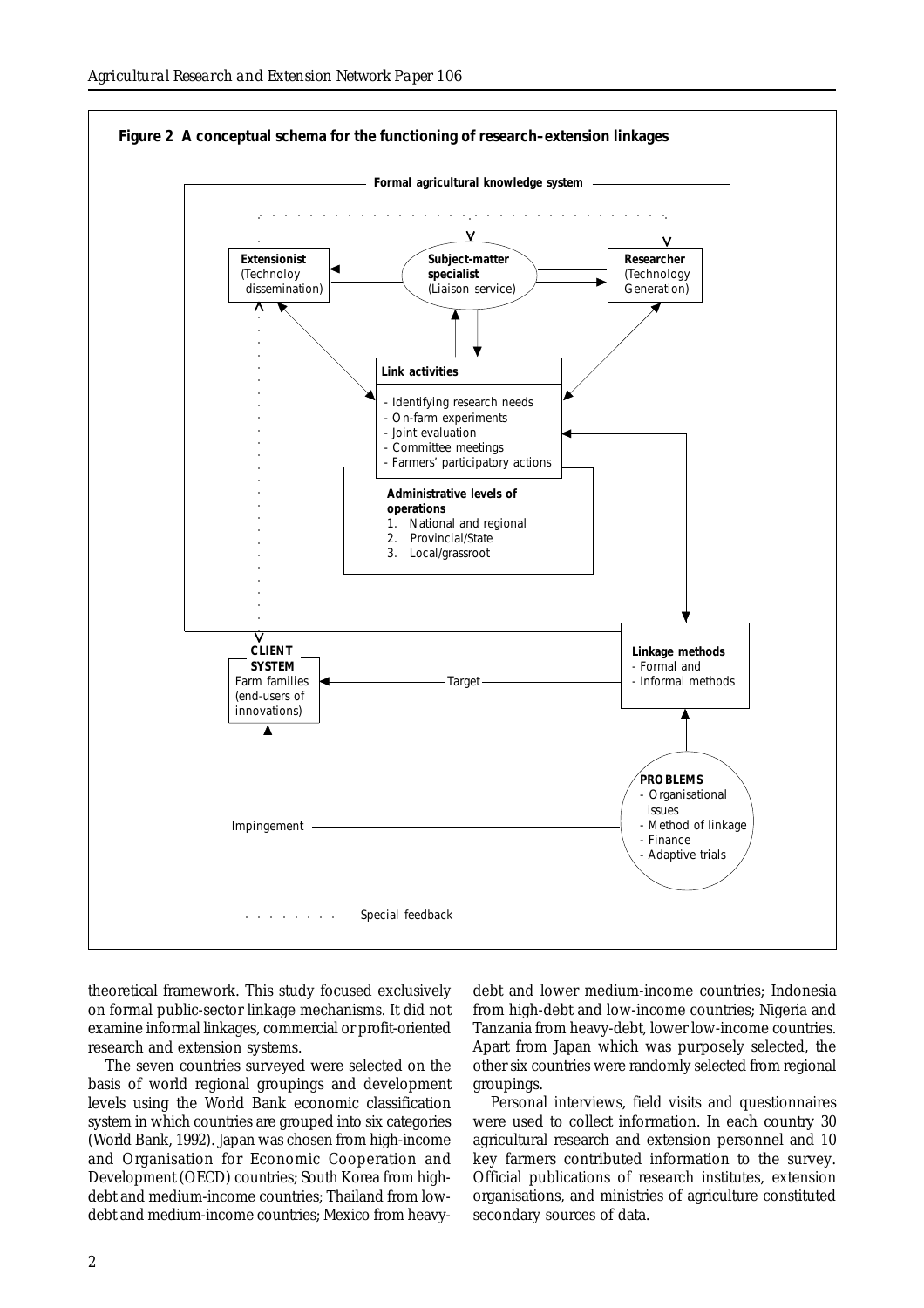## **3 A THEORETICAL FRAMEWORK FOR RESEARCH–EXTENSION LINKAGES**

A theoretical classification framework was fashioned to provide a general basis through which the linkage forms of non-privatised public research–extension within the seven countries could be discerned.

## **Forms of research–extension linkage**

The type of research–extension linkage in a given country can be determined by using the theoretical framework embodied in the five forms of linkage listed below. The overall criteria used in the theoretical classification of linkage forms are: (1) the status of agricultural research and extension organisations relative to one another, and (2) the transfer methods of sourcing research problems, deciding on research themes, and research results – these methods are classified as either top-down or bottom-up approaches.

- Form A: Research and extension organisations operate at the same status in a country, using a bottomup approach in decision-making on linkage activities.
- Form B: Both organisations have the same operative status, using a top-down approach to manage the links.
- Form C: Research and extension organisations have unequal status, and the linkage system operates according to a bottom-up management approach.
- Form D: Both organisations are unequal in status, and the linkages operate according to a top-down management approach.
- Form E: There is no organised linkage system between agricultural research and extension organisations.

The bottom-up method of sourcing research problems and decision-making in linkage forms A and C presume that these forms of linkage work more efficiently if prefectural, provincial or state governments possess their own independent agricultural research stations and extension agencies.

## **Factors and indicators of linkage forms**

The study considered five factors in identifying the forms of linkage: the size of the national research system; size of the extension service; level of adult literacy; the organisation of agricultural administration; and agricultural policy in terms of the importance attached to research and extension. The five indicators used to measure the five factors were: (i) number of research institutes/experiment stations at national and state levels; (ii) ratio of extension workers to farm families; (iii) percentage of adults with basic education; (iv) the organisational nature of agricultural administration; (v) research and extension budgets as a percentage of the national agriculture budget, together with the existence of laws and regulations for agricultural policy. The indicators of research–extension linkage factors as they apply to Indonesia, Japan, Mexico, Nigeria, South Korea, Tanzania, and Thailand are shown in Table 1.

## **4 FORMS OF RESEARCH–EXTENSION LINKAGE IN SEVEN COUNTRIES**

## **Indonesia**

The Agency for Agricultural Research and Development (AARD) administers the 16 national research centres/ institutes in Indonesia on behalf of the national Ministry of Agriculture. There are no independent research centres operating at provincial level. The agricultural extension service is controlled by the Bureau for Agricultural Extension (BAE), under the Ministry of Agriculture. The BAE supervises extension services at all levels through regional offices and works in collaboration with the heads of districts and villages. As part of the BAE, the Agricultural Extension and Information Centre (AEIC) operates at district level. At the sub-district level is the Agricultural Extension Centre (AEC); 10–20 field extension workers are attached to each AEC.

The Rural Socioeconomic Research Centre of AARD is responsible for monitoring all on-farm experiments in the regions and provinces. These on-farm experiments are conducted by the Assessment Institute for Agricultural Technology (AIAT) at provincial level, and by the Agricultural Technology Assessment Place (a substation of AIAT) at village level. Adaptive research staff of AIAT work with subject-matter specialists to develop technology packages which are then passed on to the extension centres. AIAT thus exists as a linkage interface between research and extension organisations in Indonesia.

The AECs, subject-matter specialists and researchers all serve as sources of research needs, but only national researchers make final decisions in selecting research problems and themes. The AECs receive innovation packages from research centres through the subjectmatter specialists deployed to AIAT. Although there has recently been more interaction between national research staff, extensionists and farmers at the provincial level, this heightened interaction has not led to final decisions on linkage activities being controlled at the provincial and district levels: the management of agricultural research–extension linkages in Indonesia depends mainly on AARD-supervised institutes and is still largely a top-down approach.

With a nationally controlled research–extension linkage system in which decision-making is concentrated in the hands of national officers, and AEICs and national research centres are unequal in status, research– extension links in Indonesia can be classified as form D of the theoretical framework.

## **Japan**

Japan's 13 national research institutes have networks with 255 prefectural research institutes and experiment stations through six national agricultural experiment stations. Since the national government does not directly offer extension services, agricultural research–extension linkage in Japan operates at the prefecture (state) level. It is a bottom-up management system in which decisions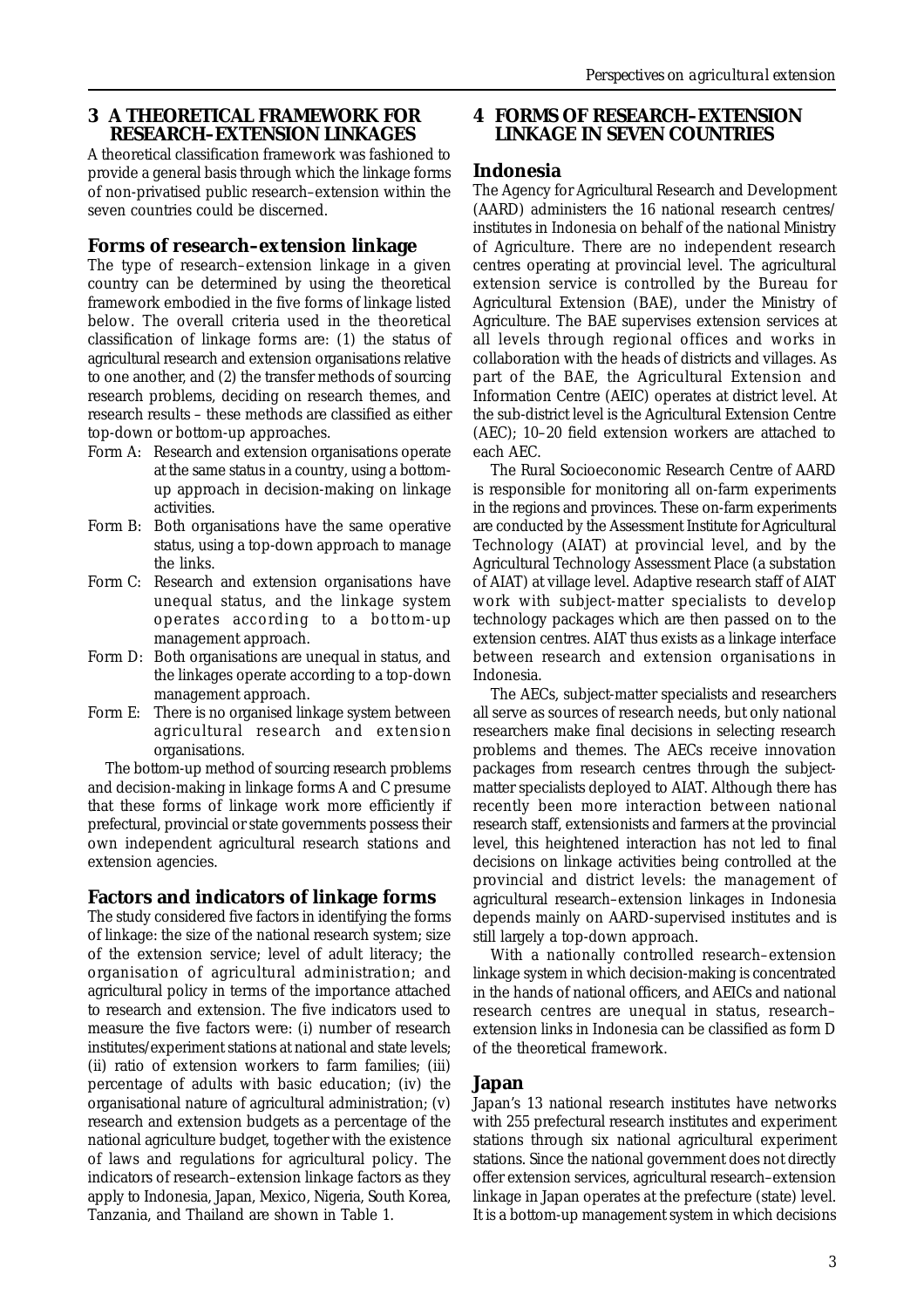| Table 1<br>Indicators of research-extension linkage forms: the outlook of seven countries |                                                            |                                                         |                                                           |                                                                                       |                                                    |                                                                                      |                                                                                      |
|-------------------------------------------------------------------------------------------|------------------------------------------------------------|---------------------------------------------------------|-----------------------------------------------------------|---------------------------------------------------------------------------------------|----------------------------------------------------|--------------------------------------------------------------------------------------|--------------------------------------------------------------------------------------|
| Indicators                                                                                | Indonesia                                                  | Japan                                                   | Mexico                                                    | Nigeria                                                                               | South Korea                                        | Tanzania                                                                             | Thailand                                                                             |
| 1 (a) Number of<br>national research<br>institutes                                        | 16                                                         | 19                                                      | 15                                                        | 19                                                                                    | 13                                                 | 3                                                                                    | $\overline{7}$                                                                       |
| (b)Number of research<br>institutes/experimental<br>station operating at<br>state level   |                                                            | 255                                                     | 32                                                        |                                                                                       |                                                    |                                                                                      |                                                                                      |
| 2 Ratio of extension<br>workers to farm families                                          | 1:1200                                                     | 1:252                                                   | 1:800                                                     | 1:1615                                                                                | 1:500                                              | 1:1000                                                                               | 1:1000                                                                               |
| 3 Adult literacy<br>(percentage of total<br>population with basic<br>education)           | 83.2%                                                      | 99.0%                                                   | 89.2%                                                     | 55.6%                                                                                 | 98.0%                                              | 66.8%                                                                                | 93.5%                                                                                |
| 4 (a) Nature of<br>agricultural<br>administration                                         | Webbed with local<br>leadership in a<br>centralised system | Decentralised and<br>many roles given to<br>prefectures | Complex and<br>decentralised with<br>more roles to states | Under two tiers of<br>government<br>structure with a<br>measure of federal<br>control | A central system<br>with huge<br>command structure | Simple<br>organisational<br>arrangement with<br>regional and<br>provincial structure | Semi autonomous<br>departments in<br>Ministry of<br>Agriculture and<br>Cooperatives. |
| (b)Number of bureaux/<br>department/agencies in<br>agricultural ministry                  | $\overline{7}$                                             | 8                                                       | 5                                                         | 6                                                                                     | 5                                                  | 5                                                                                    | 9                                                                                    |
| 5 Importance attached<br>to research and<br>extension                                     |                                                            |                                                         |                                                           |                                                                                       |                                                    |                                                                                      |                                                                                      |
| (a) Research budget as<br>percentage of national<br>agricultural budget                   | 8.0%                                                       | 1.8%                                                    | $7.7*%$                                                   | 3.0%                                                                                  | 2.2%                                               | 1.4%                                                                                 | 4.5%                                                                                 |
| (b) Extension budget as<br>percentage of national<br>agricultural budget                  | 6.0%                                                       | 1.0%                                                    | 10.0*%                                                    | 2.1%                                                                                  | 1.5%                                               | 1.2%                                                                                 | 8.5%                                                                                 |
| (c) Existence of policy<br>laws and regulations                                           | Yes                                                        | Yes                                                     | Yes                                                       | Yes                                                                                   | Yes                                                | Yes                                                                                  | Yes                                                                                  |

\*Figure given is for the State of Morelos, since the Federal Government has no budget for extension services. Note: Budget figures are for 1997/98, but in Indonesia and Tanzania they are for 1996/97.

Source: Agbamu (1998)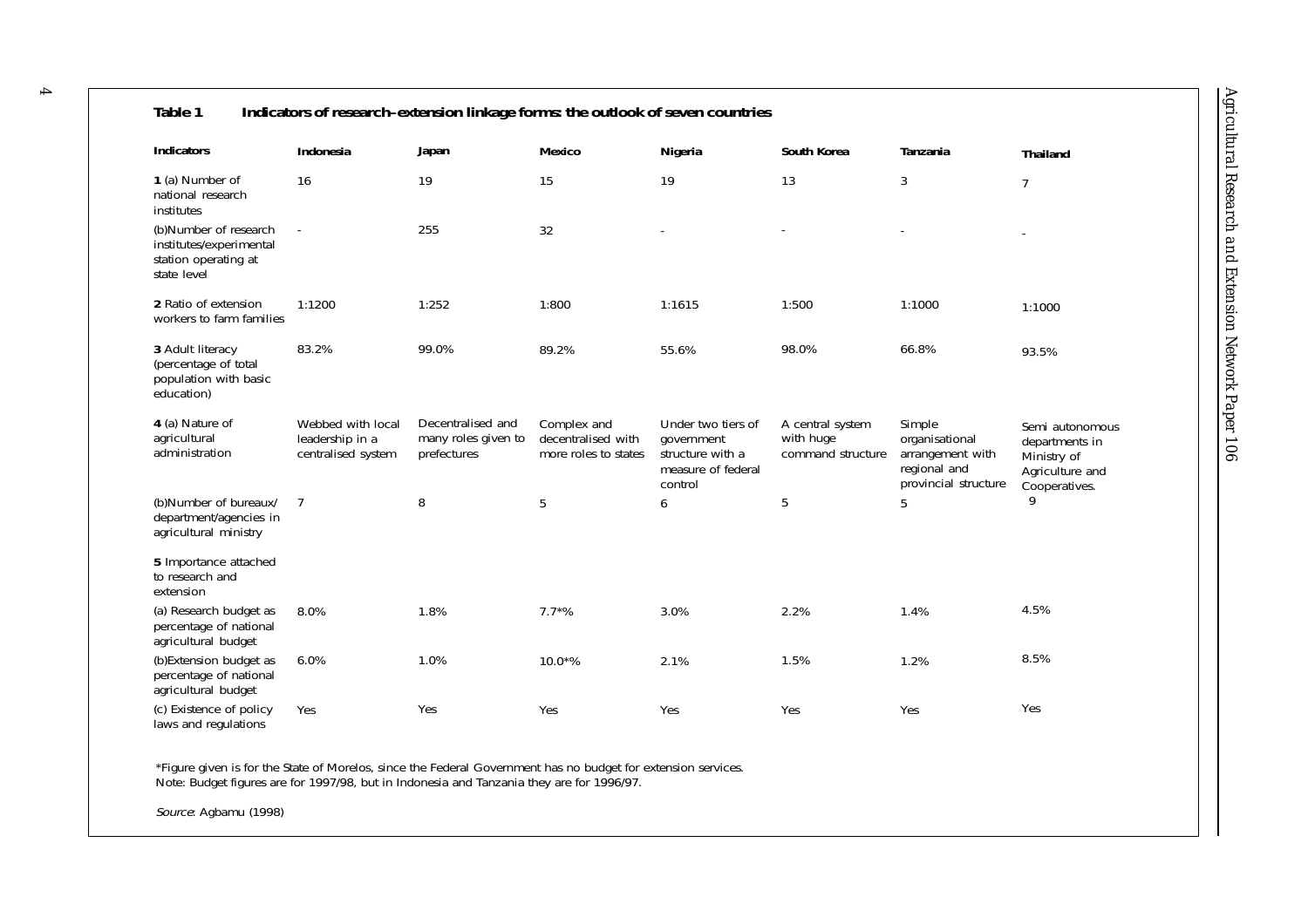on linkage activities are taken at prefecture level without the direct involvement of national officers.

Research–extension linkage involves the use of subject-matter specialists, technical committees, joint study meetings, and staff exchanges between prefectural research and extension organisations. Farmers' problems and needs are compulsorily sourced by district extension centres from farmers, agro-cooperative societies, schools, and town/village administrative offices. Local needs identified by extensionists are supplemented with those identified by researchers and subject-matter specialists. In general, decisions on the selection of farmers' problems/needs as annual research themes are finalised at prefectural level by a committee comprised of researchers, administrators, subject-matter specialists, extension workers, farmers' representatives and knowledgeable persons. Although national officers are not directly involved in this process, they make input by putting forward unresolved research themes that have been referred to them and by highlighting policy directives on research themes from the National Ministry of Agriculture, Forestry and Fisheries.

The Japanese research–extension system is characterised as form A; a bottom-up approach with prefectural research and extension organisations of equal status.

#### **Mexico**

The seven main agricultural research institutes and eight regional experimental stations in Mexico fall under the authority of the Federal Secretariat of Ranch, Agriculture & Rural Development. The university-based National Agriculture, Livestock and Forestry Research Institute (INIFAP) is the key organisation in the promotion of research–extension linkages at national level. INIFAP forms one of the seven main institutes and has offices in each state for networking with local extension workers. Under the National Alliance Programme, INIFAP distributes publications on on-farm technology testing, including validation and demonstration trials.

At state level, each of the 32 states has an agricultural experimental station under the State Secretariat of the Agriculture Department (SEDAGRO). SEDAGRO's Directorate of Rural Development (DDR) has extension offices and farmers' support centres in state zones, municipalities and villages. It is the DDR that employs subject-matter specialists and extension workers. The state-level research–extension linkage is promoted through meetings between researchers from state experimental stations and DDR and through joint activities between DDR, state researchers, INIFAP and networks of farmers' foundations.

The Mexican research–extension linkage system allows the devolution of decision-making power to states and farmers' cooperatives. Farmers' foundations and nongovernmental organisations take final decisions on research needs/problems for the projects they finance or undertake jointly with government research stations.

With research–extension linkages operating at state level, the lower status of extension service, and the strong participation of farmers' cooperatives in decisionmaking, the Mexican system is classed as form C of the theoretical framework.

## **Nigeria**

All the agricultural, forestry and fisheries research institutes in Nigeria are owned by the federal government; the states have no research institutes. Each of the 36 states is divided into extension zones, blocks and cells. The extension workers and subject-matter specialists of the state Agricultural Development Programmes (ADPs) depend on the national research system for most technologies. Nigeria is divided into five ecological regions. Five regional coordinating research institutes (operating under the National Agricultural Research Project) oversee the research needs and coordinate farming systems research activities in each ecological region.

Research–extension linkages are promoted at regional level through regional research–extension committees and quarterly technology review meetings involving subject-matter specialists. In addition, the National Agricultural Extension and Research Liaison Service (NAERLS) operates through the programmes of each national research institute and through NAERLS regional offices. The Federal Agricultural Coordinating Unit works with collaborating institutions (research institutes, universities, and ADPs) in coordinating linkage activities. Although provision is made for farm input traders to participate in Nigeria's research–extension-farmer-input supply linkage system, their level of participation has been very weak.

The identification of annual research needs is done through a joint problem diagnostic survey in each state by staff of national research institutes, universities and state ADPs. There is lesser involvement of village extension agents and block extension supervisors in collating farmers' needs for the formulation of research themes and plans. Although state ADP officers and national researchers participate in discussing the research problems at regional level, national officers assume power in finalising decisions on research themes (without farmers' representation). Most decisions on the direction of linkage activities are taken from above (at national level), and research and extension organisations in Nigeria are unequal in status. For these reasons, Nigeria is best categorised as form D of the theoretical framework

## **South Korea (Republic of Korea)**

Agricultural research and extension in South Korea are integrated under a huge national institution called the Rural Development Administration (RDA) with headquarters in Seoul. The RDA, which is an organ of the Ministry of Agriculture and Forestry, has jurisdiction over nine Provincial RDA (PRDA), nine research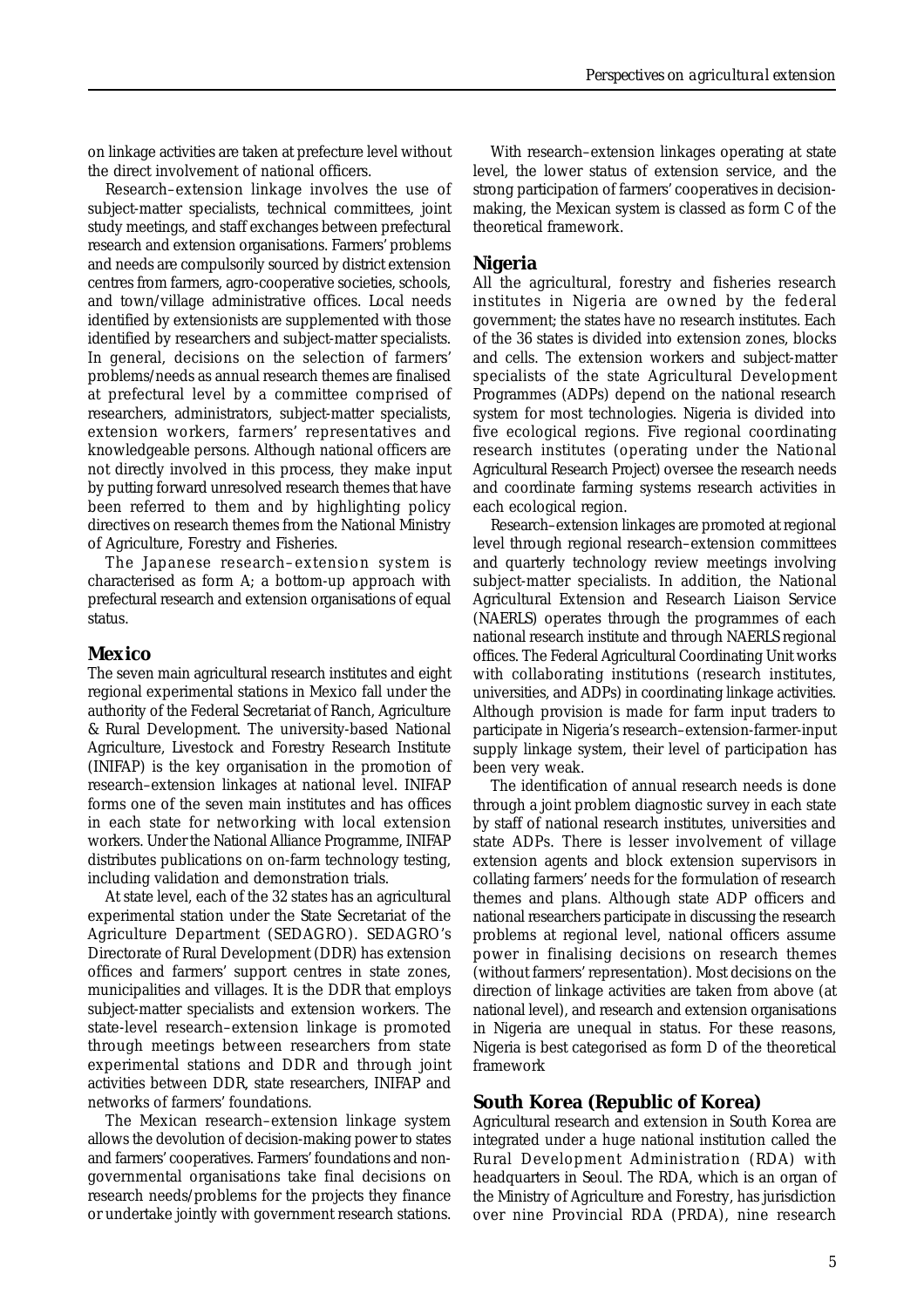institutes, four regional experiment stations, 32 locationspecific commodity experimental sites, 154 city/county extension offices, and 1,380 farmers' consulting offices. To ensure the harmonisation of agricultural extension programmes between national and local levels, the funding of extension services comes from national, provincial, and city/county governments.

In South Korea, linkages between research and extension are made easier by virtue of the fact that both are administered by the same institution. Linkages are also promoted through joint evaluation committees and on-farm adaptive experimental activities. Farmers' problems are identified through data collected by researchers, and final decisions regarding research themes are jointly taken by researchers, subject-matter specialists and other officers. The results of research are screened and subjected to economic analysis by research evaluation committees. Subject-matter specialists from the extension management bureau of RDA participate in research planing and evaluation activities. Similarly, researchers participate in extension programmes and have opportunities to review the applicability of their research findings.

Both the research management bureau and the extension management bureau have equal status inside the RDA/PRDA. Research–extension linkages are administered at national level, and decisions from the top are passed down to lower levels of the administration. The Korean system thus fits linkage form B of the theoretical framework.

#### **Tanzania**

In Tanzania, research and extension are in different divisions in the Ministry of Agriculture and linkage mechanisms are not clearly spelt out. The three national research institutes fall under the authority of the Division of Research and Training and have substations in the 47 provinces. The Farming Systems Research–Extension Programme – also under the Division of Research and Training – is managed by zonal directors and implemented at provincial level through Liaison Offices. Extension falls under the authority of the Division of Agriculture and Livestock Extension Services. Agriculture and Livestock development officers are stationed at regional level, with agricultural extension officers and subject-matter specialists based in the provincial headquarters. District-level extension officers and villagelevel farm advisers use the training and visit extension technique. Although the official link between researchers and extensionists is weak (e.g. researchers and subjectmatter specialists meet once a year), extension officers and subject-matter specialists unofficially inform researchers about farmers' problems. Subject-matter specialists are also informally involved in on-farm trials. Farmers and outsiders are mobilised to participate in research–extension linkage programmes, particularly in rice production.

Currently, the Tanzanian research–extension system is classified as linkage form D due to the unequal status between research and extension organisations, and the concentration of power at national headquarters. For Tanzania to enhance the linkage between research and extension, it will have to improve the quality of its extension staff through training, undertake institutional reorganisation to empower the provinces, increase funding for linkage activities and provide better means of transportation for district/village-level officers.

## **Thailand**

The agricultural research system in Thailand is not yet integrated under a single authority at the national level. Under Thailand's Ministry of Agriculture and Cooperatives, there are departments of agriculture, agricultural extension, livestock, irrigation, forestry, fisheries, land development and others. Each of these departments has research institutes which are administered separately. The provincial governments have no independent research stations.

The Department of Agricultural Extension (DOAE) is linked to regional extension offices, and these are connected to the provincial agricultural extension offices. There are also district and sub-district extension offices. The extension services aim to raise farmers' income/ quality of life by focusing on the promotion of improved crop and livestock technology, crop protection and input/credit support. The subject-matter specialists are based in the provinces. Provincial extension offices formally receive research results by requesting research reports or when DOAE arranges a seminar, conference or group training; staff can also informally obtain results from the mass media on a personal interest basis.

It was found that only researchers identify farmers' needs and take decisions on resarch themes. Apart from meetings between researchers and subject-matter specialists twice a year, there is no other evidence of routine linkage mechanisms between research and extension. There is no joint evaluation of on-farm trials, no farmers' participation, no joint decision-making, and no staff exchanges. Since there is no systematised research–extension linkage, Thailand can be classified as form E of the theoretical framework.

#### **5 CONCLUSION**

This paper has presented evidence from seven countries of the diversity of agricultural research–extension linkage systems prevalent around the world. This diversity is the result of contrasting sociocultural situations and the different development models adopted by different countries.

The specific formal linkage mechanisms in the various countries studied include:

- 1. apex management with research, extension and training in the same institution;
- 2. matrix management i.e. research and extension as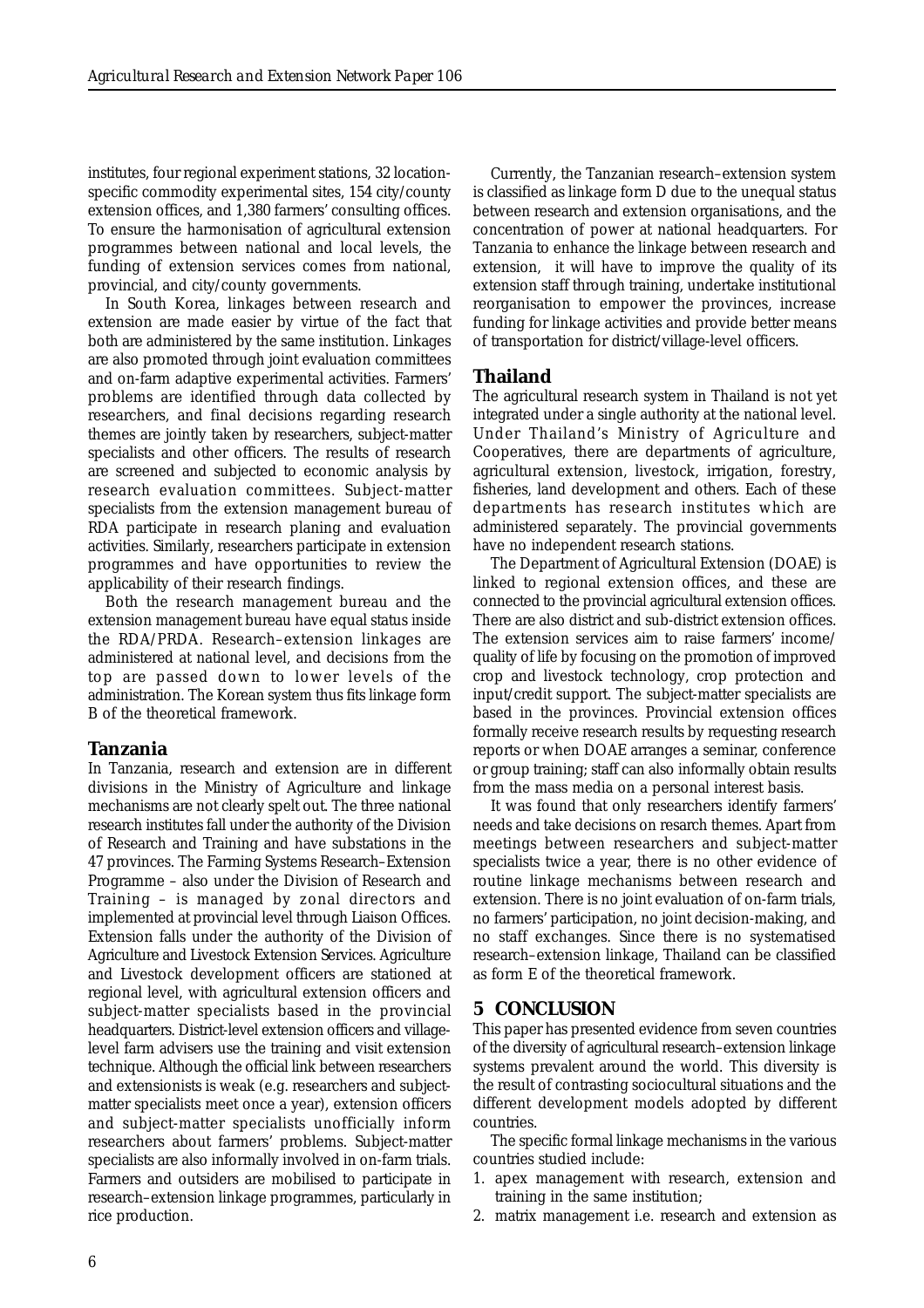semi-autonomous bodies under the same ministry;

- 3. coordinating committees/meetings;
- 4. communication units or liaison departments;
- 5. use of a task force;
- 6. staff exchanges;
- 7. cooperation between universities' research programmes and extension organisations.

In addition, informal linkage mechanisms based on friendship and mutual interest include the promotion of joint social activities and the use of existing personal ties.

Japan's research–extension linkage system offers a range of opportunities for farmers' participation in joint decision-making on research themes at the prefecture level. The strong research–extension linkage in Japan can partly be attributed to the exchange of staff between agricultural research and extension organisations, enabling personnel to work for a specified time in each other's establishment.

In Indonesia, Nigeria and Korea the research– extension system is such that decision-making power is concentrated at the top, in the hands of national research officers. In order to strengthen the Indonesian linkage system, each province should have its own experiment station; researchers and extension personnel should meet more often; and the AECs should be more actively involved in identifying farmers' problems. It is recommended that Nigeria should change its agricultural research policy to allow state governments to control agricultural research stations and conduct research appropriate to the distinctive characteristics of each state. In the Republic of Korea, the placement of research and extension in one institution is commendable but greater devolution of power to PRDA would be desirable.

In Tanzania and Thailand, bold institutional reforms will be required to improve the linkages between agricultural research and extension. In Mexico, the gap in status between extension and research needs to be narrowed for greater linkage between the two systems.

The findings of this study show that policy changes, institutional reorganisation, and the strengthening of organisations are required to enhance research– extension linkages in developing countries. This paper has provided a theoretical framework through which global agricultural research–extension systems can be analysed in order to highlight specific ways in which research–extension linkages can be improved.

#### **Acknowledgements**

This study was funded by the Monbusho Award of the Govt. of Japan. I wish to thank the following persons for their support during the study: Professor Yasuki Fujita of Tokyo University of Agriculture, Japan, Professor Sung Soo Kim in South Korea, Assoc. Professor Tunji Arokoyo and Mr Kolawole Adebayo in Nigeria, Messrs Haruhiko Sakamoto and Rinzo Isokawa for their help in Indonesia and Mexico respectively, Assoc. Professor (Mrs) Chatcharee Naritoom in Thailand and Mr Noboru Koibuchi in Tanzania.

#### **REFERENCES**

- Agbamu, J.U. (1998) 'A study on agricultural research– extension linkages: with focus on Nigeria and Japan'. Ph.D. thesis, Tokyo University of Agriculture.
- Havelock, R.G. (1986) 'Linkage: a key to understanding the knowledge system' in G.M. Beal, W. Dissanayake and S. Konoshima, (eds) *Knowledge Generation, Exchange and Utilisation*. Boulder, Colorado: Westview Press.
- World Bank (1992) *Economic Classification of Countries.* Washington D.C.: World Bank.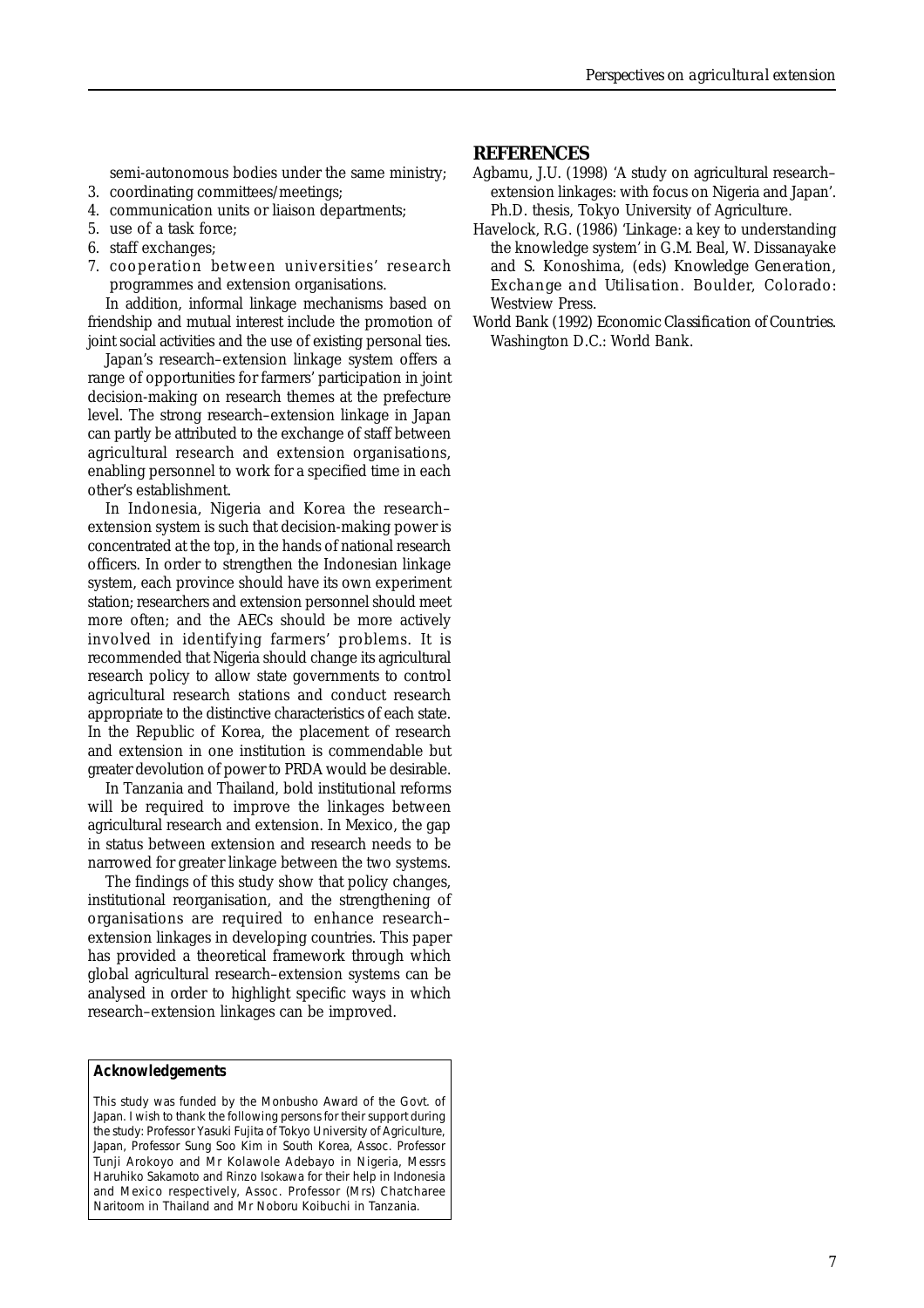## **106b. DIFFERENT WAYS OF FINANCING AGRICULTURAL EXTENSION Anne W. van den Ban**

#### **1 INTRODUCTION**

In most countries agricultural extension has long been provided by a government service paid for by taxpayers. More recently a variety of ways to finance extension has emerged mainly as a result of the tendency to privatise government services and the increasing role commercial companies play in agricultural research and extension. This raises the question: What are the implications of the ways in which agricultural extension organisations are financed regarding the service that is provided to farmers? This paper addresses this question by focusing on the principles underlying decisions relating to optimal funding sources for extension.

Since very little research has been published on this question to date, this paper presents a conceptual framework that can be used in analysing these implications. It also puts forward some hypotheses for further research, though there remains the question of who might be willing to fund such research. This paper will show that decisions regarding how extension is financed have important implications for farmers and for the development of national agriculture.

#### **2 FACTORS INFLUENCED BY THE WAYS IN WHICH AN EXTENSION ORGANISATION IS FINANCED**

Box 1 lists the major ways in which extension organisations can be financed. The mechanisms through which an extension organisation is financed can affect the decisions made by the extension organisation relating to:

- goals;
- target groups;
- extension methods used:
- extension messages;
- internal organisation;
- cooperation with other organisations promoting agricultural development.

Decisions that are made regarding these issues carry with them a number of implications for the ways in which extension supports farmers. For example, does one teach farmers to use technologies which incorporate information and skills in specific devices and products (seeds, agrochemicals, machinery, etc.), or the information and skills of management practices?<sup>1</sup> Economists make a distinction between public and private goods. Everybody can benefit from a public good, i.e. it is not exclusively or excludably available to those who have paid for it. A public good is not subtractable, i.e it is still possible for others to use the good after it has been used by someone – this is usually the case

with information. In contrast, only one person or organisation benefits from a private good. Extension is usually somewhere in between a public and a private good, but how close it is to either depends on the situation (Beynon et al., 1998).

What kind of farmer decision-making is the extension organisation trying to influence? This might include:

- adoption of technologies;
- management of technologies;
- optimal use of resources by a farmer;
- change in farming systems;
- changes in the supply of inputs/credit and the marketing of products;
- transfer of the farm to the next generation;
- changing from farming to another occupation;
- collective decision-making on resource use and on the way farmers try to influence government policies (van den Ban, 1998).

In several developing countries, e.g. India, extension mainly places attention on the adoption of innovations, while in many former communist countries most attention is on investment and marketing decisions. Farmers all over the world may need support with the whole range of decisions.

#### **Box 1 Extension organisations can be financed by:**

- 1. a government service paid for by taxpayers;
- 2. a government service paid for by a levy on certain agricultural products;
- 3. a commercial company selling inputs to farmers and/or buying their products, which in its relationship with its customers also uses extension;
- 4. a farmers' association which pays for extension from its membership fees;
- 5. a farmers' association which is subsidised by the government;
- 6. a non-governmental organisation (NGO) which is financed by donations from inside or outside the country and/or by commercial companies for public relations purposes;
- 7. an NGO which is financed by subsidies from or contracts with the government (either the national or a donor government);
- 8. a consulting firm which charges a fee from the farmers, who are its customers;
- a publishing firm which sells agricultural journals or other publications to farmers;
- 10. different combinations of the above. For example, it is possible for a government to pay the salaries of extension agents, whilst most of the operational expenses are covered by a farmers' association, or for a commercially-oriented cooperative or input-supply company to send a farm journal to its members/customers.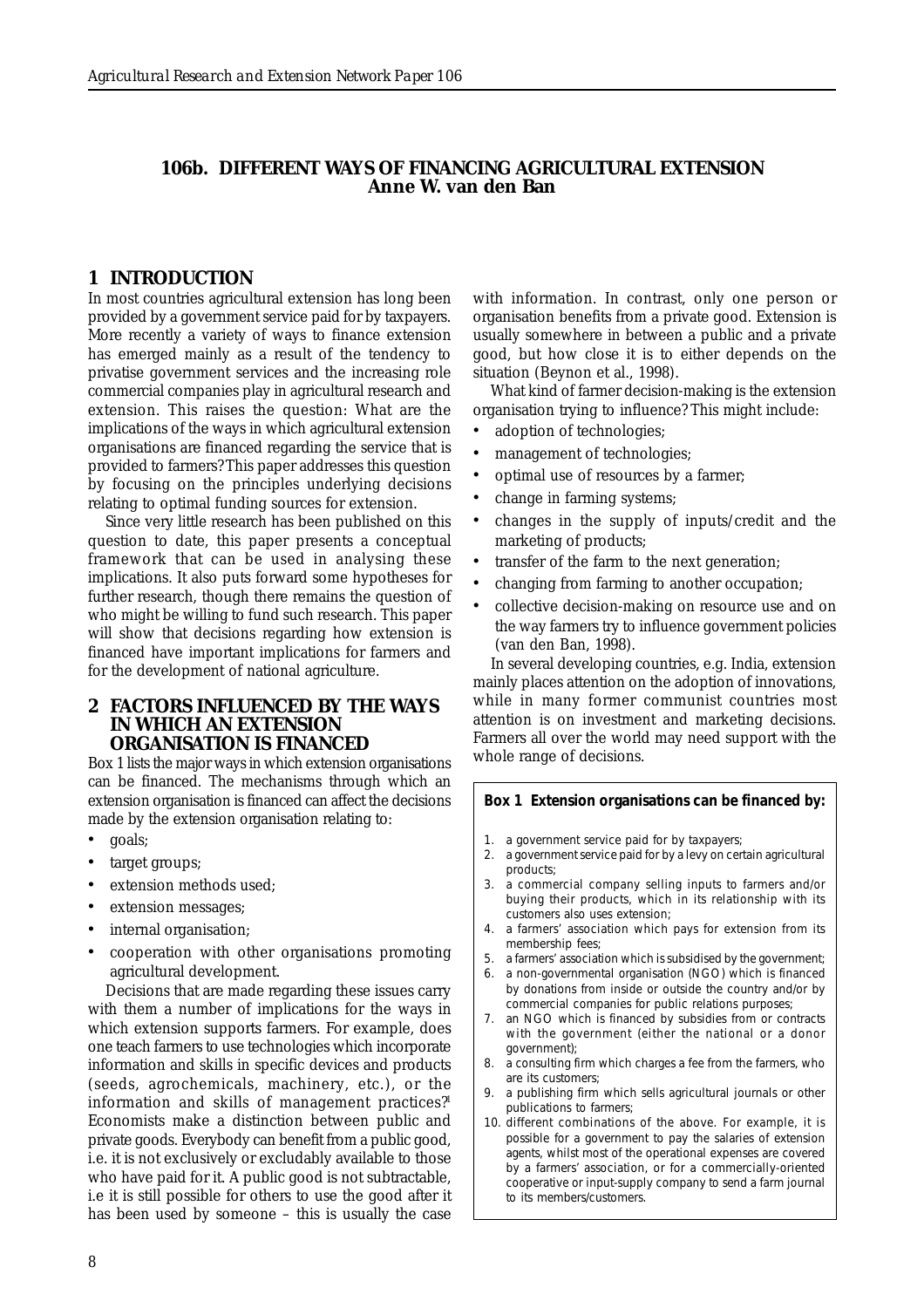Is decision-making within the extension programme centralised or decentralised? To whom are extension agents accountable? (Edwards and Hulme, 1996) These factors are interrelated; for instance information on a decision to adopt a technology is less excludable than information on the transfer of the farm to the next generation.

## **3 WHY DO DIFFERENT ACTORS FINANCE AGRICULTURAL EXTENSION?**

Actors who finance an agricultural extension organisation do so because they see it as a method to reach their own goals. Since the goals of different actors in an agricultural knowledge and information system (AKIS) are different, so are their reasons for investing in extension.

## **Government**

In an important article, Bennett (1996) analysed the situations in which a government should invest in agricultural extension. He concluded that government should finance agricultural extension in the four cases described in Box 2. Each of these situations is described in more detail in the paragraphs that follow.

i. Government should invest in agricultural extension when the public benefits more from extension than the participants. Extension work on the use of fertilisers illustrates this point. A soil test can show the optimal quantity of potash fertilisers specific for a crop in a particular field. Nearly all the profit from this knowledge is for the individual farmer cultivating the field, which makes it hard to defend that the government should pay for this advice. The situation is different when the extension organisation tries to teach farmers in a community to use fertilisers at the optimal time. Extension agents will not have time to teach this to all farmers individually. Therefore they may discuss this at a farmers' meeting and contact the opinion leaders personally in the expectation that other farmers will follow their example. Whereas the soil test was a private good, through teaching opinion leaders extension becomes more of a public good. There is less reason to charge farmers for this information, which enables them to demonstrate to their neighbours that they can get higher yields by spreading fertilisers at the right time. Teaching farmers how to interpret the soil test themselves is another approach the extension organisation can use. To defend that this should be (partly) paid for by taxpayers one can argue that the government also subsidises other kinds of education and that the farmer who has learned how to interpret a soil test may teach this to his colleagues.

There is a lot of research which shows that investments in agricultural research and extension often have a high rate of return. A major return is that these investments reduce the costs of producing food that, on a large scale, results in a reduction of food prices for the consumers and makes it more

#### **Box 2 Situations in which a government should invest in agricultural extension**

- i. when the general public benefits more from extension than the individual participants;
- ii. for a type of extension which can be done better or cheaper by the government than by others;
- when government agricultural development programmes can be made more effective if they are combined with extension;
- iv. when necessary public benefits are not sufficiently provided by private enterprise.

possible for farmers to compete on the world market (Beynon, 1998). This also decreases the need for the government to support prices of agricultural products.

It depends on the market situation whether the benefits are mainly for the consumers or for the producers. If a country produces coffee for export and contributes 0.1 per cent to world production, increased productivity of its coffee farmers will not change market prices but it can increase the income of these farmers considerably. If a country produces and consumes nearly all its rice, an increase in rice yields will be a major benefit for consumers through lower prices but farm families are also consumers. In this case it can be very profitable for consumers to finance extension on rice production with the taxes they pay. An example is the change in milk production in India. Between 1978 and 1993 milk production in this country increased by 114 per cent However, the real consumer price of the milk decreased by 32 per cent, mainly because farmers learned to produce, process and market milk in a more efficient way thus benefiting consumers considerably (Candler and Kumar, 1998).

In many countries governments have supported the income of their farmers by restricting the import *.* of agricultural products. The regulations of the World Trade Organization make it increasingly difficult to achieve this goal in this way. Improving the competitiveness of farmers by financing agricultural research and extension may be a more effective and less costly way. However, voters may realise what they have to pay in taxes to finance research and extension, but not what they would pay if import duties on food products were raised.

ii. Is this a kind of extension which can be done better or cheaper by the government than by others? One reason to privatise government extension services is that these are often bureaucratic organisations which are not very cost conscious. Many observers have noticed that government extension organisations, especially in developing countries, do not perform their role in a very efficient way. However, this does not imply that there are no extension roles which can be performed better by a government agency than by private consultants.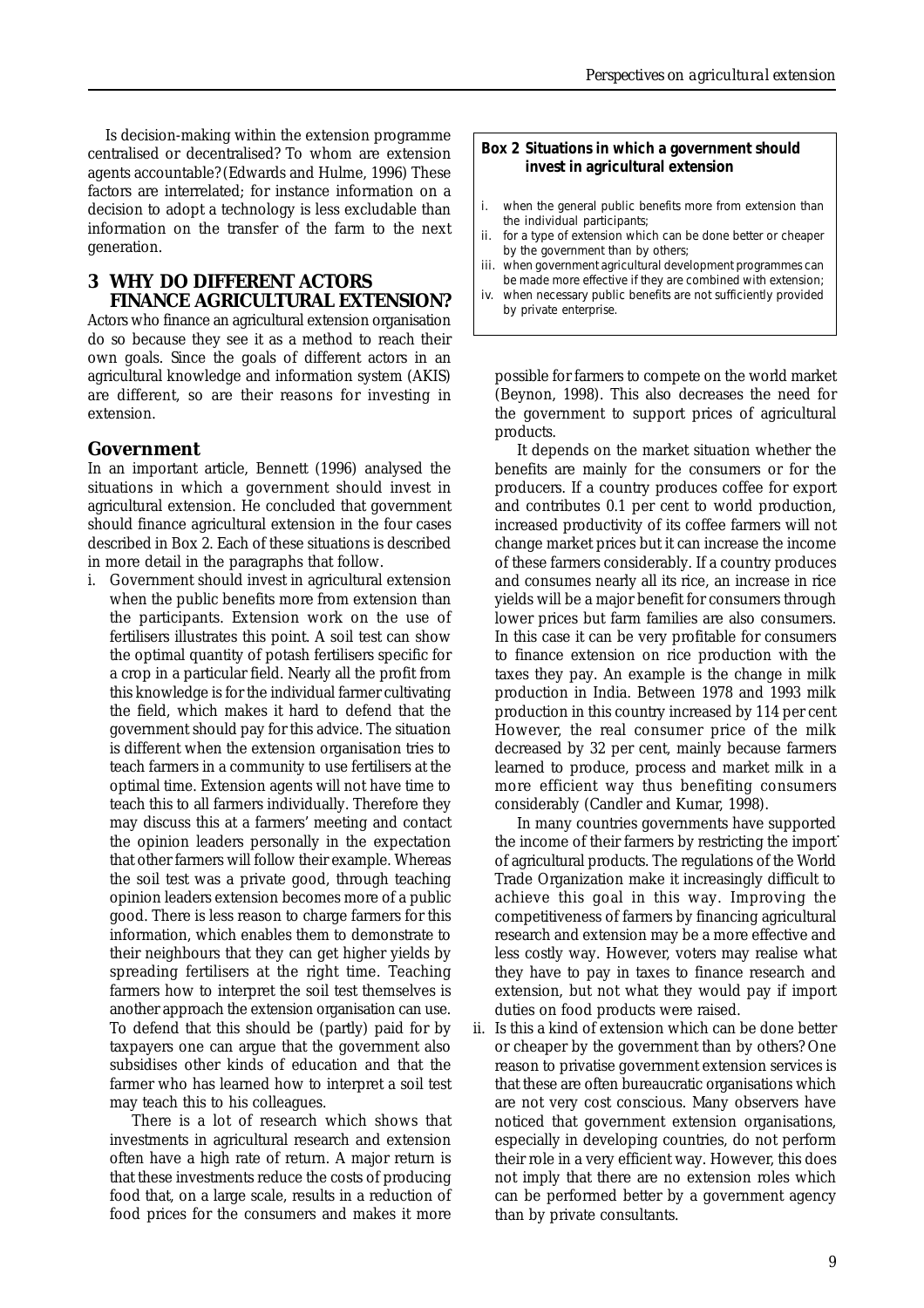Bell (1998) stresses that a government extension organisation tries to help a community to develop, whereas a consulting firm helps individual farmers to increase their income. Without increased incomes, farmers are not willing to pay the consultancy fee which is needed by the firm to make a profit. This influences the choice of extension methods and of target groups. For example, a demonstration can be a very effective way of introducing improved farm practices in a community, but the consulting firm will not use this method if it cannot charge each farmer who learns from it.

Usually a consulting firm will work with only a small proportion of the farmers and will not stimulate them to teach other farmers what they have learned, unlike government extension services who often encourage them to pass on knowledge. Farmers who learn from opinion leaders may feel less need to pay a consultant for his services. In a situation like this a government extension service may prove to be cheaper and better than a consulting firm.

- iii. Government agricultural development programmes can be made more effective if they are combined with extension. For instance many governments subsidise improvements in infrastructure, e.g. irrigation, in order to promote agricultural development. These improvements open opportunities for farmers to increase their income by growing crops with a higher value. The sooner and more effectively they use these opportunities, the higher the rate of return on these investments in infrastructure. Extension can teach farmers to use these opportunities rapidly and effectively. Therefore the Indian government has for some years financed an extension programme as part of their irrigation projects. These investments in extension are low compared to the investments in the irrigation project.
- iv. Government should invest in agricultural extension services when public benefits which are considered necessary by society are not sufficiently provided by the private sector. For instance, much of the extension work on plant protection is done by companies selling pesticides. One would not expect them to teach farmers to reduce their use of pesticides by adopting integrated pest management (IPM), but in some situations lowered pesticide use is now possible. Since this is a change which is also desirable for environmental reasons the government may decide to finance an IPM extension programme.

Often a goal of government policy is to decrease poverty. In many countries a large proportion of the poor are small farmers, and extension can be a way to decrease their poverty. Therefore a government extension service might, but not always does, focus its attention on small farmers. This is not profitable for a commercial company or a consulting firm, unless they are paid by government for working with this target group.

In poor countries it is difficult for many farmers to find the money needed to pay for extension (e.g. Rasheed Sulaiman and Gadewar, 1994). A farmer whose family consumes 70 per cent of production and who sells 30 per cent, will usually not be able to buy the help of a consultant. From the money earned from sales the farmer also has to pay for clothes, school fees, medicines and other items needed by the family. For a poultry farmer in the Netherlands, whose family consumes 0.01 per cent of the eggs produced, the situation is quite different. Too often donors and foreign experts insist on policy changes which might be desirable for their home country but not for a developing country.

There have been other reasons to privatise government agricultural extension organisations in industrial countries. In many of these countries the pricing policy results in the over-production of agricultural products, and it is quite expensive for the government to store and dispose of these surpluses. In this situation it does not make sense for the government to finance an agricultural extension service, which has the effect of increasing agricultural production and raising the cost of disposing of these surpluses.

In many developing countries the situation is quite different. There the demand for agricultural products is increasing rapidly, both through population growth and through an increase in average income, which makes it possible to eat more expensive foods. It is often difficult to increase food production at the same rate as the increase in demand and also to find the foreign exchange needed to import food. Therefore a major goal of government policy is to increase food production (Umali and Schwartz, 1994). A danger in developing countries is the privatisation of extension services without realising the degree to which investments in extension can contribute to the national policy to meet the growing demand for food from local production.

Financing agricultural extension by the government can work well if the goals of the agricultural policy of the government are felt by the farmers to be in their interest. In European countries this was the case shortly after the war when increasing agricultural production was a major goal. However this is no longer the case now the government tries to prevent the production of surpluses of agricultural products and is seriously concerned about the environmental problems caused by intensive farming. The extension agents can only achieve changes among farmers if farmers are convinced that it is in their interests to change. By promoting changes which are popular with farmers, extension agents can come into conflict with their employers, who are attempting to realise the goals of the government agricultural policy. This was one reason for the privatisation agricultural extension in the Netherlands, where the government expected their extension agents to promote environmental policies which decreased farm income (Tacken, 1998).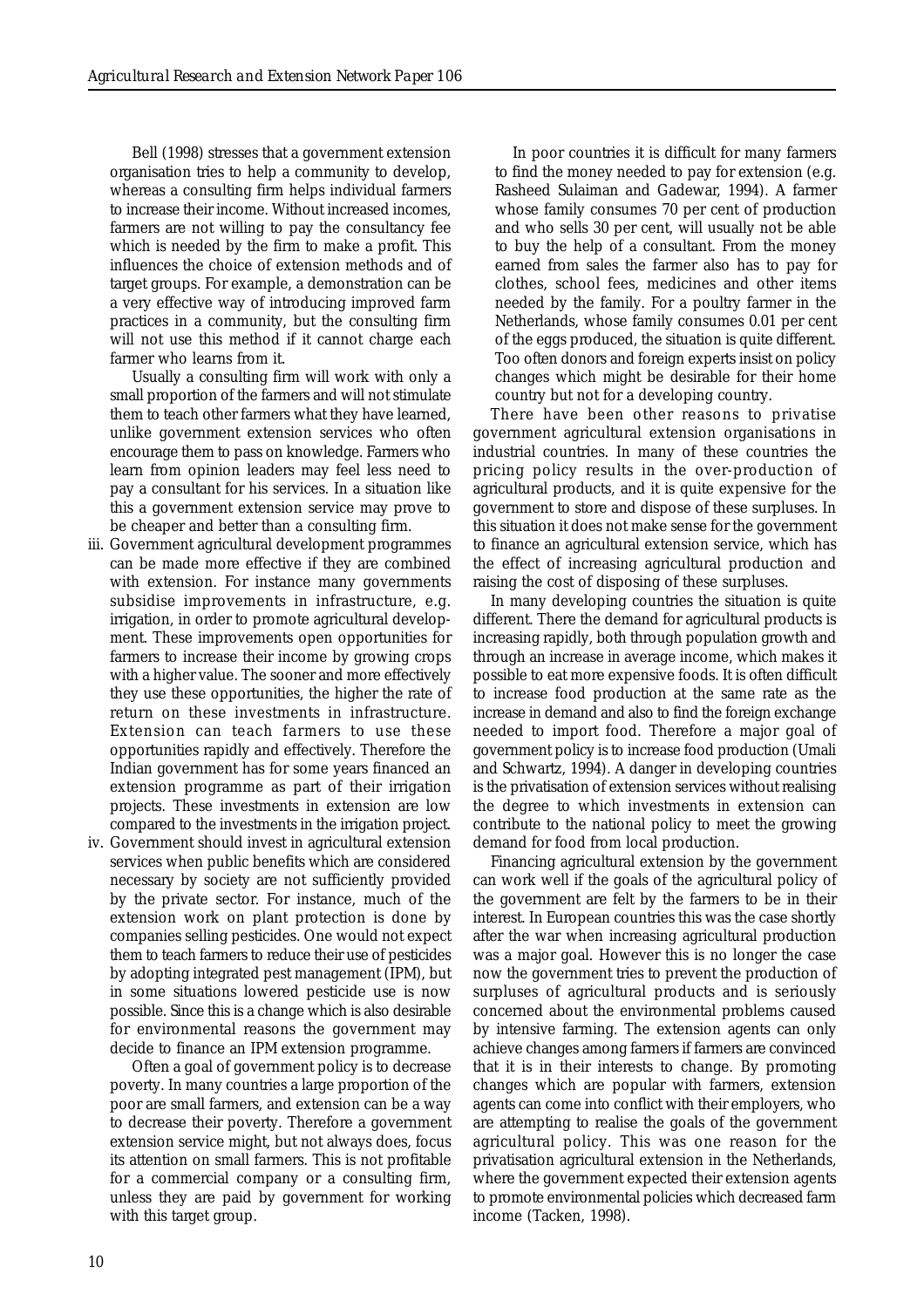During the last decade budget deficits have forced many governments to reduce their expenditures. Whether this is done by reducing the extension budget or other budgets depends partly on political power. In most developing countries urban dwellers have more political power than those in rural areas. In many industrial countries the proportion of the labour force working in agriculture has decreased to less than five per cent; as a result farmers no longer have much political power. In addition, giving subsidies to farmers may be more beneficial to politicians in helping them to be re-elected than to improving extension.

In most countries the government agricultural extension service is funded by the national government, but in the USA it is partly paid for by local government. This has the advantage that the budget of an extension unit depends partly on the citizens' satisfaction with the services provided by the local unit. If agricultural extension is paid by the national government, hard work by a group of extension agents will have very little influence on their budget. In this way some of the advantages of privatisation of extension are realised without resulting in the disadvantages mentioned in this paper.

## **Commercial companies**

Commercial companies, including farmers' cooperatives, try to make a profit through trade. They will invest in extension only if they are convinced that this will promote their trade. It is usually in the interests of both the company and their customers that their products are used well. For example, a pesticide will not work if it is used on the wrong disease or applied at the wrong time. A farmer who uses a pesticide incorrectly may advise his or her colleagues against the pesticide, thus decreasing the sales of the pesticide company. It is therefore in the interest of the company to teach its customers how to use their products properly.

In the long term, a cooperative or commercial company will only make a profit if it is able to respond to the needs of the market. This may make it necessary to teach farmers how to produce the products for which there is a market demand. For instance, the Tamil Nadu Milk Producers' Federation, an Indian cooperative, saw that with increasing prosperity a market developed for dairy products with a higher value. Since it is only possible to produce high-value dairy products from clean milk, the Tamil Nadu Milk Producers' Federation taught farmers in some villages how to produce clean milk, for which the Federation paid a better price. This extension campaign has been quite profitable both for the farmers in these villages and for the Federation (Ambalavanan, 1999).

For a long time farmers have produced mainly bulk products. In other branches of the economy brands have been developed through which producers try to present the image that their particular product is of better quality than that of their competitors and therefore worth a higher price. A similar development is now evolving in food production, particularly for niche markets such as organic produce. In order to be able to guarantee the quality of such produce, the marketing company aims to control the whole chain from the producer to consumer, because at each link in this chain something might happen which reduces the quality of the product.

In commercially-oriented agricultural production it is in the interests of both banks and some commercial companies that farmers are successful. The probability that a farmer is able to repay a loan from a bank depends on whether or not the loan has been invested for a good return without too much risk. Many banks have realised that it is profitable for them to advise their clients on investment decisions and sometimes also on other aspects of farm management. It can also be in the interest of input supply companies for their customers to earn well. In industrial countries many farmers will have to stop farming in the next decade because agriculture is no longer profitable. A particular input supply company wants a smaller proportion of its customers to stop farming than that of its competitors. This can make it profitable for such a company to teach its customers how to increase their income, e.g. by producing the kind and quality of products for which there is a good market. But commercial companies will only give their customers advice on a small proportion of the decisions farmers have to make because it is not profitable for them to advise on the other decisions (Schwartz, 1994).

## **Farmers' associations**

Large and influential farmers' associations perform two main roles: (i) they try to influence collective decisions by the government and others in such a way that the interests of their members are taken into account; and (ii) they support their members in fields for which they have specialised knowledge. For example, a farmers' association may represent its members in a conflict with the government over land use regulations or tax assessment.

Government decisions are increasingly taken at a distance from farmers, e.g. in the World Trade Organisation. It is difficult to show farmers that it is profitable for them to be a member of an association which is in turn a member of an organisation, which is itself a member of an organisation representing them at these top-level decisions. For the survival of the farmers' association it is therefore important to show the farmers that it pays to be a member; this is achieved by providing individual assistance to members, i.e. through performing the second role. Such assistance can be provided through extension, but the farmers' association should find a niche in the agricultural knowledge and information system where it has a competitive advantage over other actors. This will not be the same niche in all countries.

In Denmark, for example, farmers' associations have long played an important role in providing advice on production technologies (Albrecht, 1954). Farmers'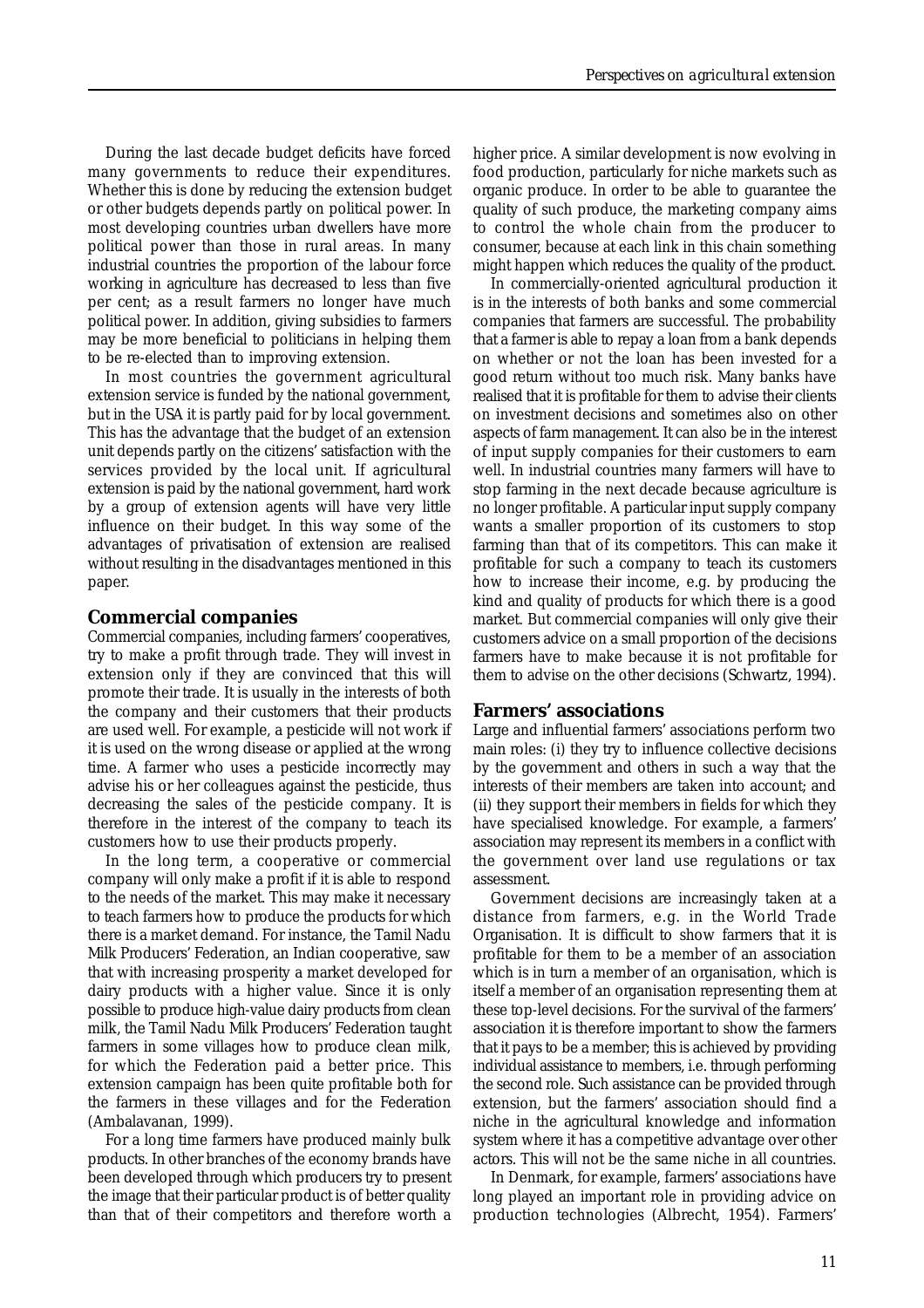associations in the Netherlands, in contrast, have given much attention to advice on contracts for the transfer of the farm to the next generation. In recent years, however, the advisory service of the Dutch farmers' associations has developed into competing consulting firms, such as the privatised former government extension service DLV. Associations of producers of a certain crop or animal can play a useful role in giving technical and economic advice to their members. Advisers of a general extension organisation, e.g. a department of the Ministry of Agriculture, may lack the specialised knowledge to give good advice for a particular branch of agriculture. We see this for instance in an association of grape growers in India.

Farmers' associations cannot only play a useful role by employing extension agents but also by putting pressure on research and extension organisations to work in a more demand-driven and client-oriented way (Collion and Rondot, 1998). However, one difficulty might be that the farmers representing the association are themselves relatively well educated and resource rich and may not fully understand the problems of resource-poor farmers with a low level of education (Likert and Lippitt, 1953).

## **Consultancy and accounting firms**

Consultants who advise farmers for a fee have existed in many countries for a long time. They have been able to compete with the free advice given by government extension services because they visited their customers more frequently, providing services which an educational agency could not provide (e.g. as a pest scout) and they had more specialised knowledge of specific farming systems. This last point has become more important with the increasing specialisation among farmers; to some extent private veterinarians have also been working in this way.

With the privatisation of government extension organisations the market for consultancy services has increased rapidly. In several countries the government extension organisation has been transformed into a commercial consultancy firm. The transformation required a change in attitudes of the staff members, but not everyone was able to make this change. In the Netherlands more than 60 per cent of the extension agents had to be replaced, mainly because they could not make enough profit for their firm (Duijsings, 1998). Having worked both as an extension agent and as a consultant, Bell (1998) made an interesting analysis of the differences between extension and consultancy: 'extension is a process, hopefully, to successful development and change in a farming community', whereas 'consultancy is a business activity providing services in the market place'.

Consultancy firms do business in the field of agriculture because they see a possibility to make a profit by advising farmers on particular issues. Farmers are most willing to pay for a tailor-made service, e.g. to

help them to make decisions regarding investments and other issues for which they have limited experience. Large farmers are better able to pay the necessary consultancy fee than small farmers. Consultancy firms may also enter areas related to agriculture, particularly if they see possibilities for profit: a consultancy firm may advise a municipality on the maintenance of city parks, for example. It may also expand its operations to other countries: the former Dutch government extension service, DLV, now works in over 30 countries, helping farmers to compete with Dutch farmers.

Many former government extension services which have been privatised can only make a profit if they have a contract with the government to do extension work on problems which the government considers important, e.g. the reduction in the use of agrochemicals. In several Central European countries the government gives farmers a voucher which they can use to pay part of the costs of private extension services. In Hungary the introduction of these vouchers has resulted in the establishment of a large number of small consultancy firms, but only those firms which are certified by the Ministry of Agriculture will be paid by the government for the vouchers they receive from farmers. To receive such certification the staff of these firms have to participate in training courses taught by researchers or staff members of universities to ensure that they are able to do their job well (Kozari, 1999).

In countries where farmers have to pay income tax, the accountants who prepare tax declarations have also entered into consultancy since they keep records which can be used for making better farm management decisions. Such firms also prepare the business plans required by a bank before honouring a loan application.

## **Non-governmental organisations**

It is difficult to generalise about NGOs because they display a wide range of variation in their aims and motivations. An NGO can be a church related organisation which for religious reasons aims to improve the welfare of poor people. It can also be a group of entrepreneurs who earn their living by distributing grants from the government or from foreign donors to poor people. Another NGO might consist of a group of individuals who for political reasons want to increase the power of low status people in order for them to be able to influence their own future.

The Indian Ministry of Rural Development often uses NGOs because it found that NGOs are better able than government agencies to work with poor people from the lower castes. An important goal of the Indian development policy is to decrease poverty and to help low caste people to organise themselves in such a way that they can better influence their own future. For this purpose the Ministry might contract an NGO to achieve specified changes, e.g. to introduce crossbred cows into a region with the additional condition that more than half of these cows should be with families who are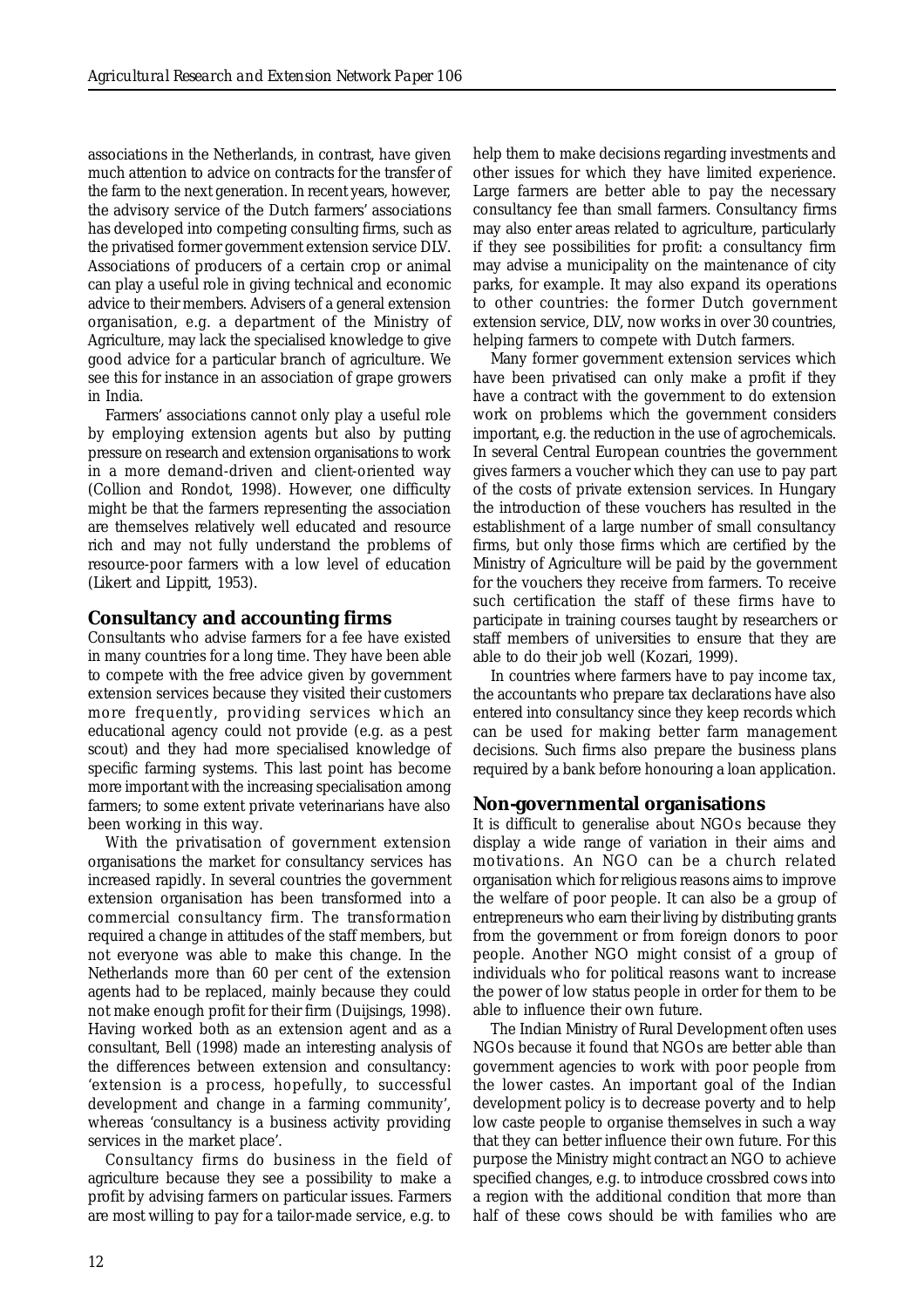classified as poor. A problem with this approach is that the most important changes are also the most difficult to measure; for example it is easier to measure who has a cow than who manages this animal well.

Another reason why extension services might be provided through NGOs and not through Ministry civil servants is to avoid working through an inefficient government bureaucracy. Compared to government extension agents, NGO staff are also often better trained to support group formation among farmers. These groups can play an important role in agricultural development. On the other hand, staff members of several NGOs lack the technical competence needed to advise farmers on how they can increase their productivity. The roles that NGOs can play in agricultural development have been analysed in detail by Farrington (1997).

## **4 SOME IMPLICATIONS OF THE WAY AGRICULTURAL EXTENSION IS FINANCED**

There has been little research into the implications of the way extension is financed for the way extension is given or for the way the extension organisations operate. It may be useful to outline some topics which deserve further study.

## **Flow of knowledge**

A feature of successful government agricultural extension organisations in several countries was the free flow of knowledge between researchers in different disciplines, extension agents and farmers. This made it possible to develop solutions for farmers' problems by integrating knowledge from different sources. Although the extension organisation usually lacked the staff to contact more than half of the farmers on a regular basis, local opinion leaders were often able to influence other farmers by way of example and through discussions with colleagues (van den Ban, 1965). This has changed drastically with the privatisation of extension services. Duijsings (1998), the deputy Chief Executive Officer of DLV, observed that privatisation and reduced government funding create competition within the knowledge system, hampering the communication of extension with research, education, farmers' associations, private consultants, sales representatives and suppliers. Similar experiences in West Australia are reported by Marsh and Panelli (1998).

Farmers who have paid for information and advice are less inclined to share this knowledge freely with their colleagues. This 'commoditisation' of knowledge may also reduce the consultants' access to farmers' experience and the freedom to use this information to help other farmers. Tacken (1998) the Chief Executive Officer of DLV reveals that the information his company needs to be able to give good advice comes to a large extent from farmers themselves. Although farmers have to pay for the information they receive from DLV, DLV does not pay farmers for the information it receives from them. How long are farmers willing to provide a consultancy firm with the information it needs to be able to earn money? In several countries farmers are reportedly now less willing to receive excursions of researchers or extensionists/consultants onto their farm than in the past, when knowledge was available for free. A good extension agent – by asking the right questions in a counselling process or by facilitating a group discussion among farmers –- allowed farmers to realise for themselves the need for new management practices. Are farmers willing to pay the consultancy fee for an extension agent who continues to use this methodology? Donors have financed many consultancy firms to help governments develop and implement agricultural development strategies. In their reports one can find valuable information for development planning, but after the consultant has left the country it is often very difficult to find these reports. A similar development might happen now that consultants advise individual farmers. A firm which has developed an effective methodology for making farm plans will often try to prevent competing firms from learning this methodology, whereas a government agent who developed such a methodology was proud if his colleagues also used it.

## **Knowledge management**

The system of research–extension linkage is an important factor influencing the success of an extension organisation (Agbamu et al., this issue). In several government extension organisations there is a well established system of subject-matter specialists who keep field workers informed about relevant new developments in research and inform researchers about the problems and experiences of farmers. It can be difficult to organise this linkage in a consulting firm. There are many small consulting firms, and researchers do not have the time to interact with all of them. Competition may make it difficult to bring consultants from different firms together in a training course. The advisers in the consulting firm are under pressure to work as many declarable hours as possible (Duijsings, 1998), making it difficult for them to spend enough time interacting with researchers. On the other hand, a consulting firm may realise that their firm can only survive if their staff are made aware of new developments in agriculture earlier than the staff of competing firms. By working in more countries they may gather a wider range of experience than staff members in national extension. Similarly, in commercial companies the staff will usually be quite well informed about the research done by its own research institutes, but they may have less access to the research done elsewhere, especially in the research institutes of competing firms.

An advantage of extension by commercial companies is that they are able to realise an integration of communication of new knowledge, input supply, marketing and often also credit supply. Government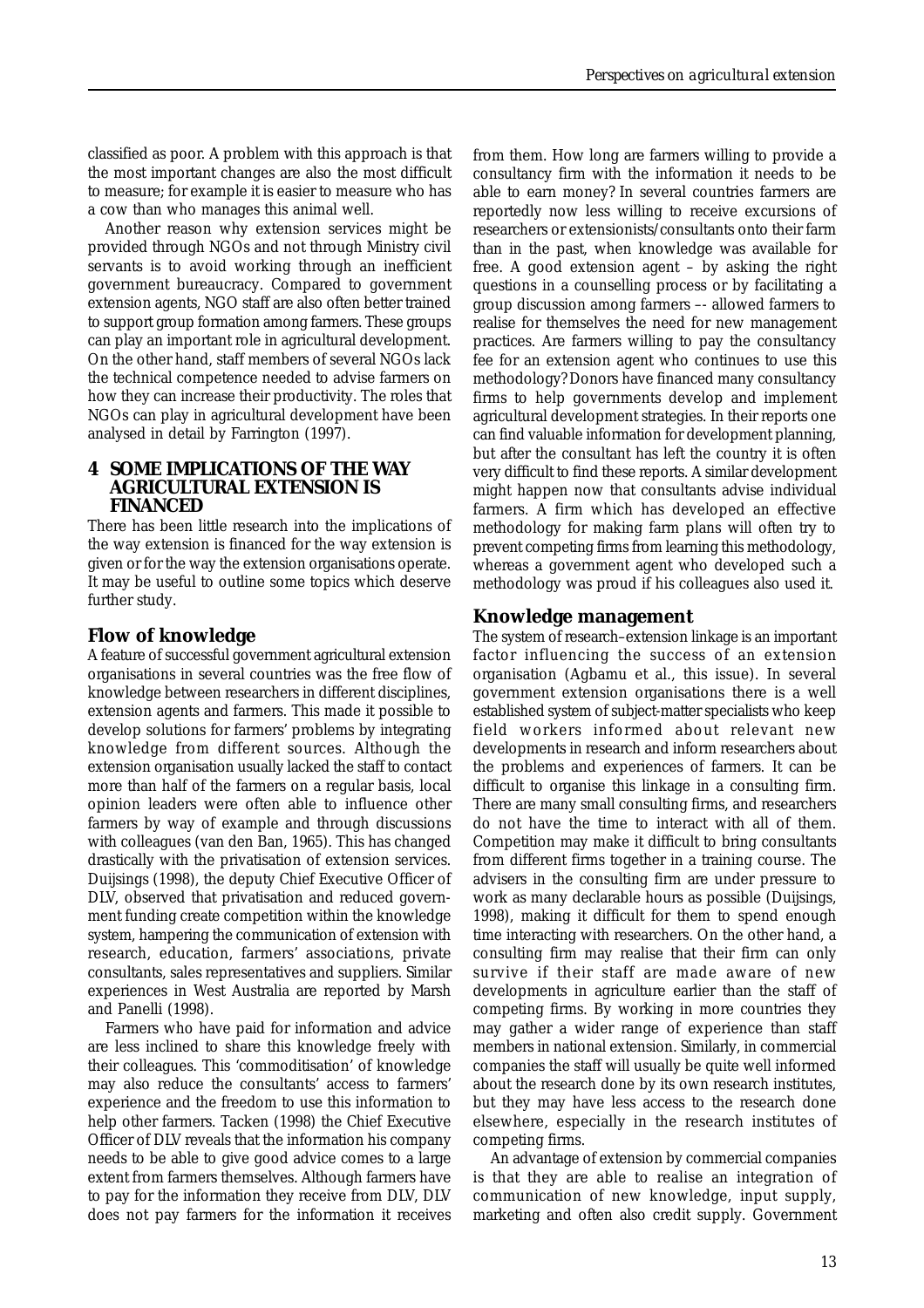extension organisations may make recommendations for which the necessary inputs or credit are not available to their farmers, or which result in an increase in production which cannot then be sold in the market. This is much less likely with commercial extension, as shown by the example of cotton production in francophone African countries.

There are NGOs which have a good linkage with agricultural research. For example, a large Indian NGO, Bharatiya Agro-Industries Foundation (BAIF), which works mainly in the field of animal husbandry, has its own research station with competent researchers. Its training centre not only gives training to staff members of BAIF but also to other NGOs and even government agencies. BAIF field staff are often considered to be more dynamic and more capable of helping farmers than the staff of the State Department of Animal Husbandry. However, it is often difficult to establish good linkages between staff of NGOs and those of agricultural research institutes and universities, because:

- NGOs may see each other as competitors for government or donor funds. The researchers do not have the time to work with all NGOs separately, yet it is also difficult to bring them together for a regular exchange of experiences.
- As mentioned previously, many staff members of NGOs are social scientists, who lack a basic training in agriculture.
- Most of the research in developing countries is financed by the government and one of the roles of the researchers is to support government development agencies.

The long-term success of an extension organisation depends to a large extent on the quality of the knowledge management in the organisation (e.g. van den Ban, 1999). It is quite important that all staff members are eager to discover and to develop new knowledge which is relevant for the work of the organisation. In some extension organisations managers see it as an important aspect of their task to stimulate new knowledge (Duijsings, 1998). Yet there are also government extension organisations in which managers are trained to maintain rules and regulations and do not stimulate the creativity of their staff or encourage them to learn from farmers' experience.

## **Goals and accountability**

The goals an extension organisation tries to achieve are related to whom the staff of the organisation feel accountable. In a government organisation they may feel accountable to politicians who decide about the budget for extension and higher-ranking government officers who decide which staff member will be promoted. Alternatively, an extension agent may feel accountable to their farmers since it is the farmers who influence their status in the community. In many developing countries extension staff tend not to feel accountable to farmers since farmers often have a low

status in society. In contrast, Dutch field-level extension agents largely used to feel accountable to farmers, particularly around 1970 when the budget for the extension service was secure and farmers had a higher social status in the community: they themselves would have liked to be farmers, but they lacked the required access to land and capital.

The issue of accountability in NGOs is thoroughly discussed by Edwards and Hulme (1996). Since the financing of many NGOs is often insecure, both the management and staff try to please (potential) financiers because otherwise the continuity of their organisation would be in danger. NGO staff may also feel accountable to their directors or board of trustees who are often ideologically motivated, e.g. to empower poor people. On the other hand, it is also possible that the managers established their NGO in order to increase their own income: although they operate in a similar way to a consultancy firm, by calling themselves an NGO it may be easier to obtain money from donors. Such an NGO may not feel a high degree of responsibility towards its beneficiaries.

The main goal of some NGOs is to implement welfare policies rather than to enhance the capabilities and knowledge that would allow rural people to increase their productivity. Politicians and rural people in developing countries often do not recognise that increasing knowledge can be a major way to improve productivity and hence to increase the income of poor people. In some countries NGOs are only allowed to work with permission of government regulators. Therefore the management of the NGOs tries to please these regulators, who may not approve of NGO attempts to change the power structure in the society. An NGO which is partly financed by the national government may also be unable to change this structure, even if the staff would like to do so. However, if it is financed by a foreign NGO, the contribution it makes to such a change in power structure may be an important criterion for the evaluation of its performance.

In commercial companies and consulting firms the field staff feel accountable mainly to the management of their firm, which tries to judge how much each staff member contributes to its profit. Educating farmers to increase their capability to make better decisions is seldom seen as an effective way to increase this profit. It may be better for the company if the farmers remain dependant on the support of their (commercial) extension agent. These companies will try to increase the income of their customers and to obtain a small share of this increase for their company.

The effectiveness of government extension organisations can be decreased by the influence of politicians on the selection of staff members, target groups and messages. For example, extension agents may come into difficulties if they refuse to spread propaganda for the party of the local member of parliament. Does privatisation of extension decrease these problems?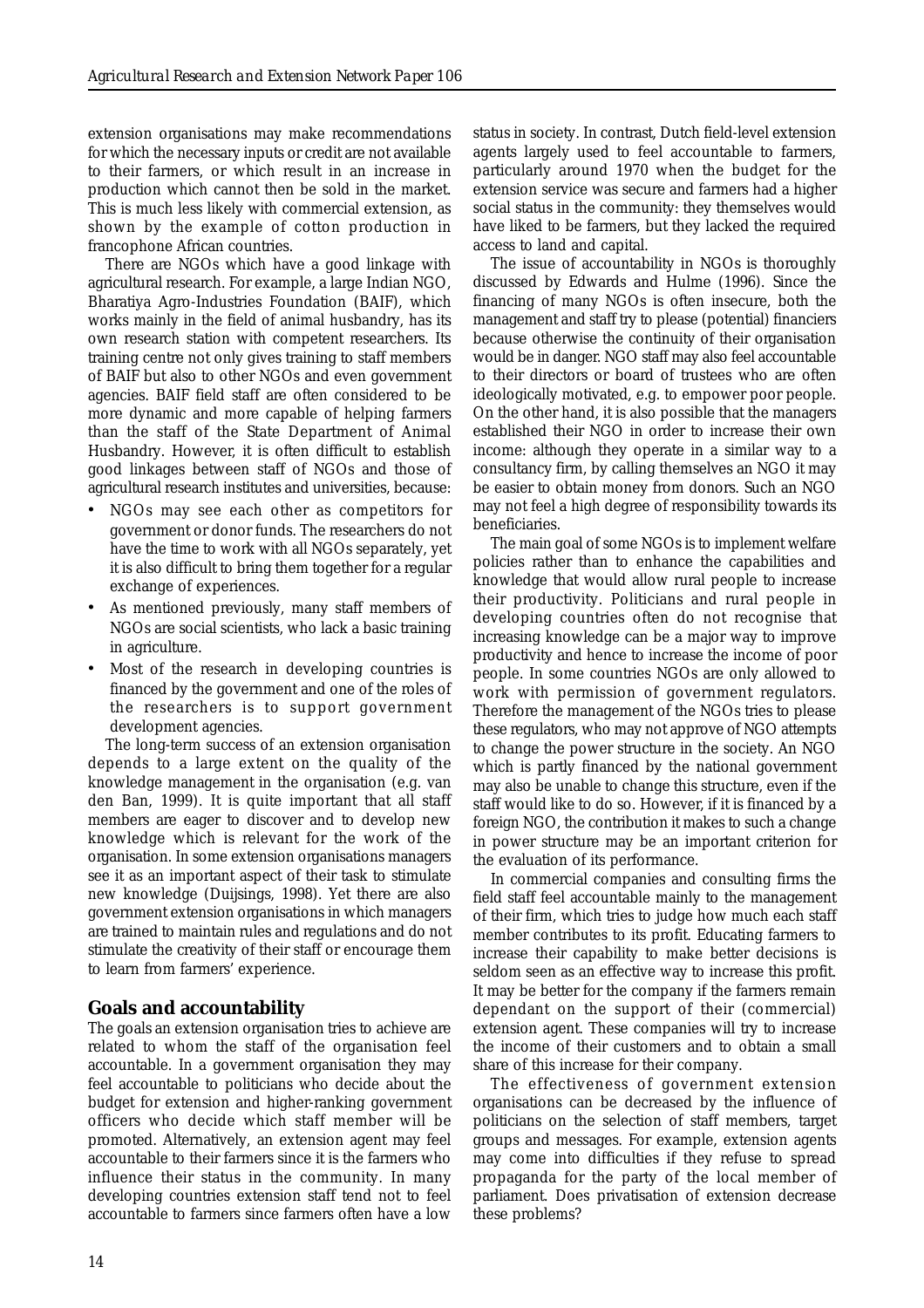An important reason for governments to privatise their agricultural extension service has been that they have felt that they lack the budget to finance a large agricultural extension service. Therefore they have delegated this responsibility to organisations which raise their own budgets, e.g. farmers' associations, consulting firms or commercial companies. At the same time the government may use more money from its taxpayers or raise the prices of agricultural products to finance subsidy programmes for farmers . This may give a lower economic rate of return than investing in extension, but a higher political rate of return because the recipients of these subsidies or higher prices are willing to vote for politicians who supported the programmes. If this results in a lower increase in the productivity of agriculture, one should wonder whether the government can afford not to pay for agricultural extension.

Everyone occasionally makes mistakes, and the same is true of extension agents. If a farmer follows incorrect advice from an extension agent, he or she may lose a lot of money. Is the extension organisation liable for these consequences or does the farmer have to pay for this loss? In this regard the laws and the jurisprudence are different in different countries. Government extension services may not be liable, but consulting firms often are. Therefore these firms may do all that is possible to prevent such mistakes, including not making recommendations in cases where some risk is involved. For extension provided by a commercial company the farmer can not only try to get the loss refunded in court but can also withhold his or her custom until the loss is refunded.

#### **Extension messages**

In many government extension organisations the choice of the extension messages is based either on the goals of the government policy or on research findings which are considered to be important for farmers. A consultant cannot earn a living by working in this way because farmers are only willing to pay for information or other help for which they feel a need. A good consultant can help farmers to discover that changes in their environment may mean that they need help with different problems than they encountered in the past. A major reason to privatise government extension services was that these services were not very effective in many countries because they did not provide the information which farmers felt they needed. Farmers are free to listen or not to listen to their extension agent: they will only take notice if they are convinced that the information the agent provides will help them to realise their goals or if they consider him a nice fellow.

Increasingly extension agents are not only talking about production technologies but also about government rules and regulations and subsidy schemes, e.g. to reduce environmental problems. Government policies are most effective if farmers follow these rules and regulations voluntarily and use the subsidy schemes in the way they were intended by the government. This is most likely to happen if farmers are convinced that the government has made the right kind of policies. However, many farmers feel threatened in their ability to earn a good income and in their freedom to manage their farm in the way they like as a result of such policies. They may follow the rules out of fear of punishment but will change as little as possible. In this situation one cannot expect farmers to be eager to learn about these policies (Bahn, 1999). The chance that farmers accept these policies is highest when farmers themselves have participated in their design (van Woerkum, 1999). Farmers, leaders of environmental groups, policy makers and others may learn from each other by meeting to discuss the alternatives available to solve the problems involved. However, even if farmers are involved in designing these policies it is usually only a few leaders of farmers' associations who actively take part.

Extension messages about government policies are quite important, but what type of organisation is willing to promote such messages? It is most likely that farmers will accept this information if it is provided by extension agents from their own farmers' association, even if the association is paid by the government for this work. However, there are two reasons why an association may not be willing to offer extension messages about government policies. Firstly, the association may lose members as a result. Secondly, the position of the farmers' association in its policy negotiations with the government may be weakened. Although the government may also want to contract a private consulting firm to teach farmers how they can reduce environmental problems, the firm may not be willing to accept this contract unless the extension messages are perceived by farmers to be in their interests. Commercial companies seldom see it as their task to explain government policies to their customers, though they would be willing to inform farmers about the subsidies available to buy their product. In cases where government extension services have been privatised, a unit is often maintained in the Ministry of Agriculture to explain government policies to farmers. This unit may find it difficult to work effectively owing to a lack of understanding of the problems faced by farmers. Consequently there may be a lack of trust on the farmers' part.

It is not only important that farmers understand government policies but also that policy makers understand farming and farmers. With a decreasing proportion of the labour force working in agriculture in many countries this becomes more important, yet at the same time more difficult. In many industrial countries farmers' associations have a public relations division to promote this understanding. In the Netherlands a commercial television station broadcasts a programme to illustrate how the most entrepreneurial farmers work and what problems they face.

Since it is possible that commercial companies may try to cheat farmers by providing biased information, it is important that farmers are able to check whether the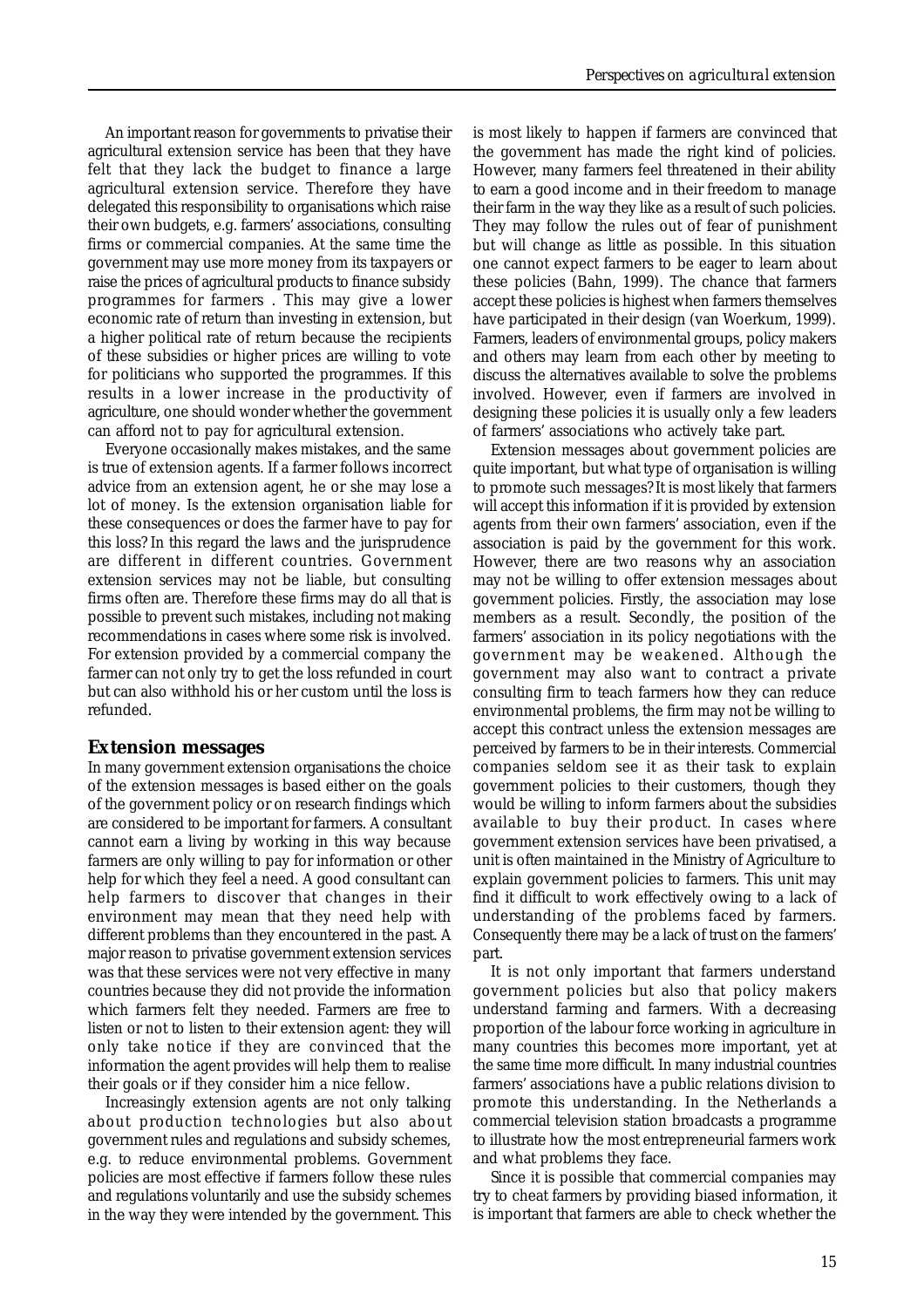information is true. In some countries farmers' associations or the government extension service play this role.

## **Extension methods and approaches**

Many extension scientists are now convinced that it is no longer desirable to use a transfer of technology approach in which the extension administrators decide on the targets to be realised by the field-level extension agents. A more participatory approach is instead preferred, in which farmers decide which changes are desirable and what kinds of support are needed from extension to realise these changes (Roling and de Jong, 1999; Haug, 1999). How are the possibilities for realising the changes needed related to the ways of financing the extension organisation? A participatory approach requires that the extension organisation becomes a learning organisation with the ability to discover which changes are desirable in each specific situation. It is easier to adopt a participatory approach or a farmer-led extension system within an NGO or a farmers' association than in a government extension organisation. To what extent can a government organisation which works nationwide adopt a participatory approach to extension? Which options do consultancy firms or commercial services have to select different extension approaches?

One problem with a participatory approach can be that some farmers expect their extension agent to provide services for them (i.e. how to solve a problem), whereas the extension agent sees himself as an adult educator, whose role is to encourage farmers to develop solutions for themselves. For a consultant who needs the fees from his customers to earn a living, it can be more difficult to realise this educational role than for a government extension officer, who will not be financially penalised if he refuses to perform a service role. A farmer can put pressure on the extension agent of a commercial company to provide free services by threatening not to buy the company's products any longer.

## **Target groups**

Whilst government extension organisations have been quite successful in increasing agricultural production through the introduction of high yielding varieties in high-potential, irrigated areas, they have been much less successful in helping farmers in diverse and riskprone rainfed areas to increase their income. Unfortunately we cannot claim that we know how best to assist farmers in complex and risk-prone environments. Some NGOs have been rather successful in helping farmers to increase their income and/or in making their farming system more sustainable through the use of participatory extension approaches. So far, however, these approaches have been successful only in small-scale projects (Garforth, 1997). We have yet to discover how such approaches can be scaled up to increase the productivity of millions of farmers, as is needed in many countries (Farrington, 1994).

Many of the poorest people in the world are small farmers with a low level of productivity. Although agricultural research and extension ought to be able to offer opportunities to increase their productivity and hence their income, these poor farmers do not constitute an attractive target group for a consultancy firm or the extension division of a commercial company because there is little profit to be earned from working with these people. The very poorest farmers are seldom members of farmers' associations and therefore they do not form the target group of the extension service of such associations. Poor farmers can be an important target group for a government extension service where the goal of government extension is to decrease income differences. However, experience shows that even government extension services work mainly with the larger farmers. This may be because increasing national food production is a more important policy goal than decreasing income differences; because poor farmers have little political power; because it is difficult to work with resource poor farmers who have a low level of education; or simply because neither extension agents nor researchers know how to increase the income of poor farmers.

Consequently, it is often left to NGOs to target the poorest farmers. In some cases NGOs have been successful in helping these farmers, especially where there is an increased market demand for products which can be produced on small farms with a surplus of labour, e.g. vegetables. If a government is not willing to finance support to these poor farmers, it can expect that serious social problems will develop in the country (Sachs, 1999). The international community is beginning to realise that the increasing income difference between rich and poor countries is a serious danger for social and political stability.

The target group with which an extension organisation works depends partly on decisions made by the organisation but also on decisions made by farmers. This second possibility is often neglected in the literature, but some farmers realise that in order to compete with other farmers they need good advice. In general we see that those who have most knowledge are also more eager to obtain new knowledge from extension organisations and other information sources. Farmers will also decide from which extension organisation to seek advice. This decision is partly based on costs and partly on confidence. For example, a farmer may know the cost of the fee needed to pay a consultancy firm for their advice, but not how much he or she pays for this advice from a commercial company where these costs are included in the price of the product. A farmer may have more confidence in the ability of his or her own farmers' association to serve his/her interests than that of a government extension service. However, the personality of the field-level extension agent is often more important than the organisation for which he works.

It has been mentioned above that extension from a consultancy is mainly useful in helping a farmer to solve a specific problem rather than a problem which is faced by many farmers. These specific problems are probably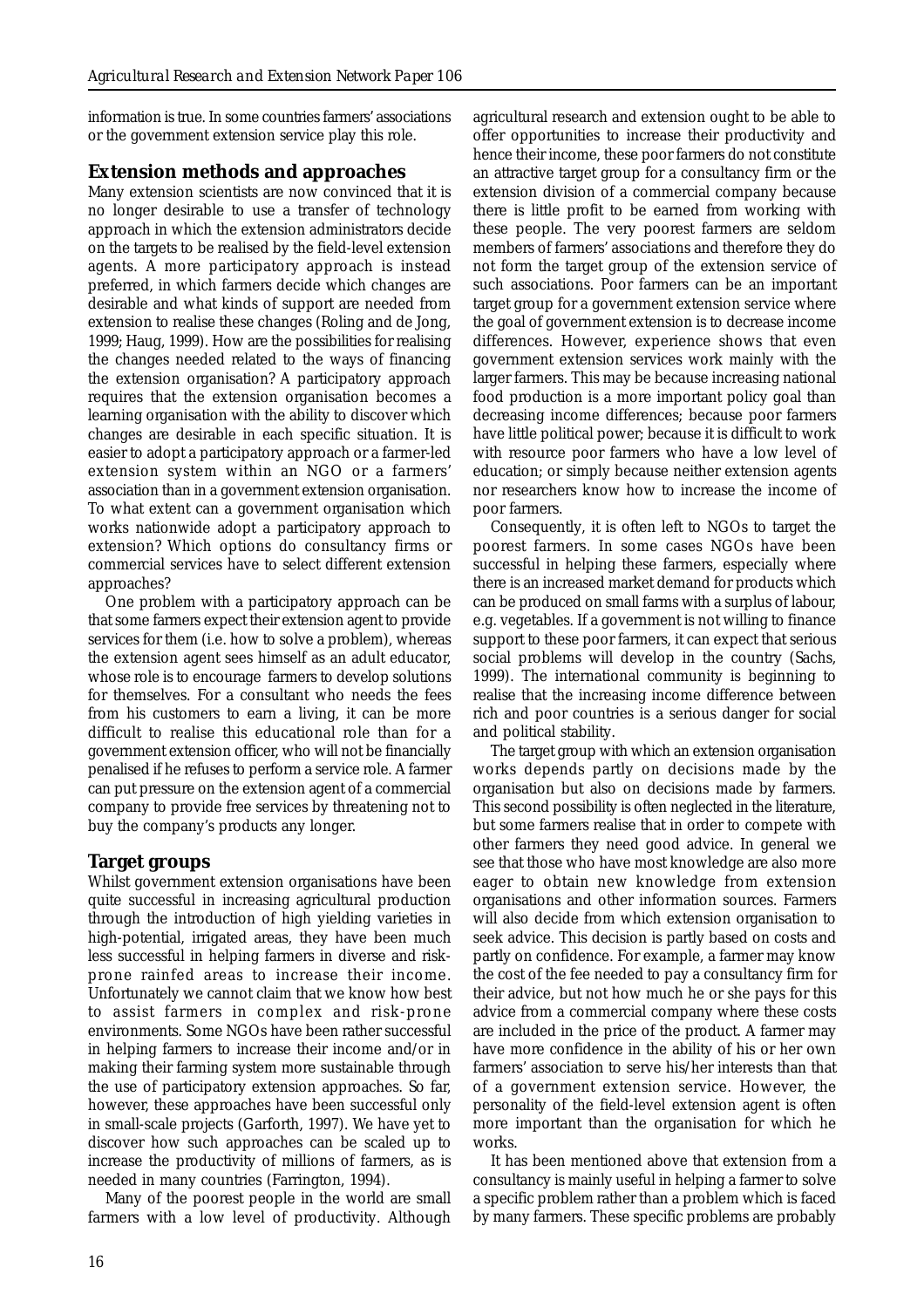more frequent now than they were a generation ago because farms have become more specialised; farmers try to produce more for niche markets and often combine farming with off-farm income sources (Schwartz, 1994). In consultancy more attention is probably given to management advice than to the adoption of new technologies and practices: In which situations is this desirable?

#### **Management of the extension organisation**

In commercial companies and in consulting firms profit is an important criterion for management decisions. Staff members are not paid according to their age or level of education, as was often the case in government organisations, but according to the contribution they make to realising this profit. How valid are the criteria which are used to measure this contribution? What are the consequences of the use of these criteria for the relationship between farmers and the consultants?

When a farmer asks for help from a consulting firm, he/she knows the cost of this advice. The cost of help provided by a commercial company is hidden in the price of the product, possibly reducing the incentive for cooperation in a cost-effective way between the farmer and the adviser. If extension is free many farmers prefer to receive services rather than education. It is argued that the cost of extension provided through consulting firms or commercial companies is lower than through a government extension service, because these firms and companies have to be cost conscious in order to make a profit. On the other hand, in situations where there may be many different firms, companies or NGOs working in the same area, the combined costs of travelling and of staff training will be higher than for one government extension service. We do not yet know which way of financing agricultural extension is most costly.

It has also been suggested that the cost of extension might be reduced by replacing personal contact between farmers and extension agents by mass media or by information and communication technology. Whilst these are undoubtedly useful, research has clearly shown that they are mainly effective in the first stages of the adoption process and have to be supplemented by interpersonal communication in later stages (e.g. van den Ban and Hawkins, 1996).

A study on the privatisation of different government organisations in the Netherlands found that after privatisation their performance increased by 30 to 200 per cent, partly because the staff services decreased in number and in size (de Koning et al., 1997). Similar findings have also been reported for the extension service (Tacken, 1998). With privatisation, the extension management system changed from an input-directed system to an output-directed system: i.e. the criteria for evaluation changed from inputs (e.g. the number of farmers' meetings) to outputs such as change at the farm level. Such a change in organisational culture is not easy to realise.

In many developing countries the salaries of the government extension agents are so low that they have to find an extra source of income for the survival of their family. One possibility is to ask the farmers they visit to give them some of their products.

It is also possible that the extension agent can earn extra money by selling seeds, agrochemicals, etc. The danger in this is that agents may recommend those products for which they or their organisation can earn most, rather than those which are most beneficial to the farmer. This apparently happens sometimes in the Chinese government extension service, which is expected to earn part of its budget by selling inputs to farmers. On the other hand, there is no use in advising farmers to apply inputs which they cannot access because the input distribution system is ineffective.

## **Economic theories**

The most influential publications on the privatisation of extension are written by economists who often work with the World Bank (e.g. Umali and Schwartz, 1994). One wonders whether the economic theories they use to analyse this topic are still valid in the present era. A basic assumption of these theories is that if costs of production decrease, production will increase and suppliers can sell their products for a lower price, leading to an increase in demand. In this way a new balance between supply and demand is achieved. However, as Shapiro and Varian (1999) have shown, this assumption is not valid for the production of knowledge distributed through a communication network such as the Internet. Here a decrease in price results in an increase in the number of participants in the network and in this way in an increase in the supply of knowledge which is available. Contrary to economic theory, the distribution of scarce goods is no longer the basic problem, and the cost of multiplying information has been lowered. Instead, the problem becomes one of electing the most relevant knowledge and integrating knowledge from different sources. It is not yet clear what implications this paradigm shift in economic theory might have for decisions on financing agricultural extension.

## **5 CONCLUSIONS**

In many countries we see the development of a pluriform extension system in which only a part of the extension service is either provided or funded by the Ministry of Agriculture. Other organisations such as commercial companies or NGOs may be involved both in providing and funding extension services, and farmers themselves may also help to finance these services. The question of how one can promote cooperation and coordination between these various organisations is discussed by Rivera and Gustafson (1991). Although it is hard to defend public funding of agricultural extension if the benefit is only for the farmers who use this service, there are many situations where the public at large also profits from the extension services, e.g. by lower prices for their food or a reduction in environmental problems brought about by a change in production.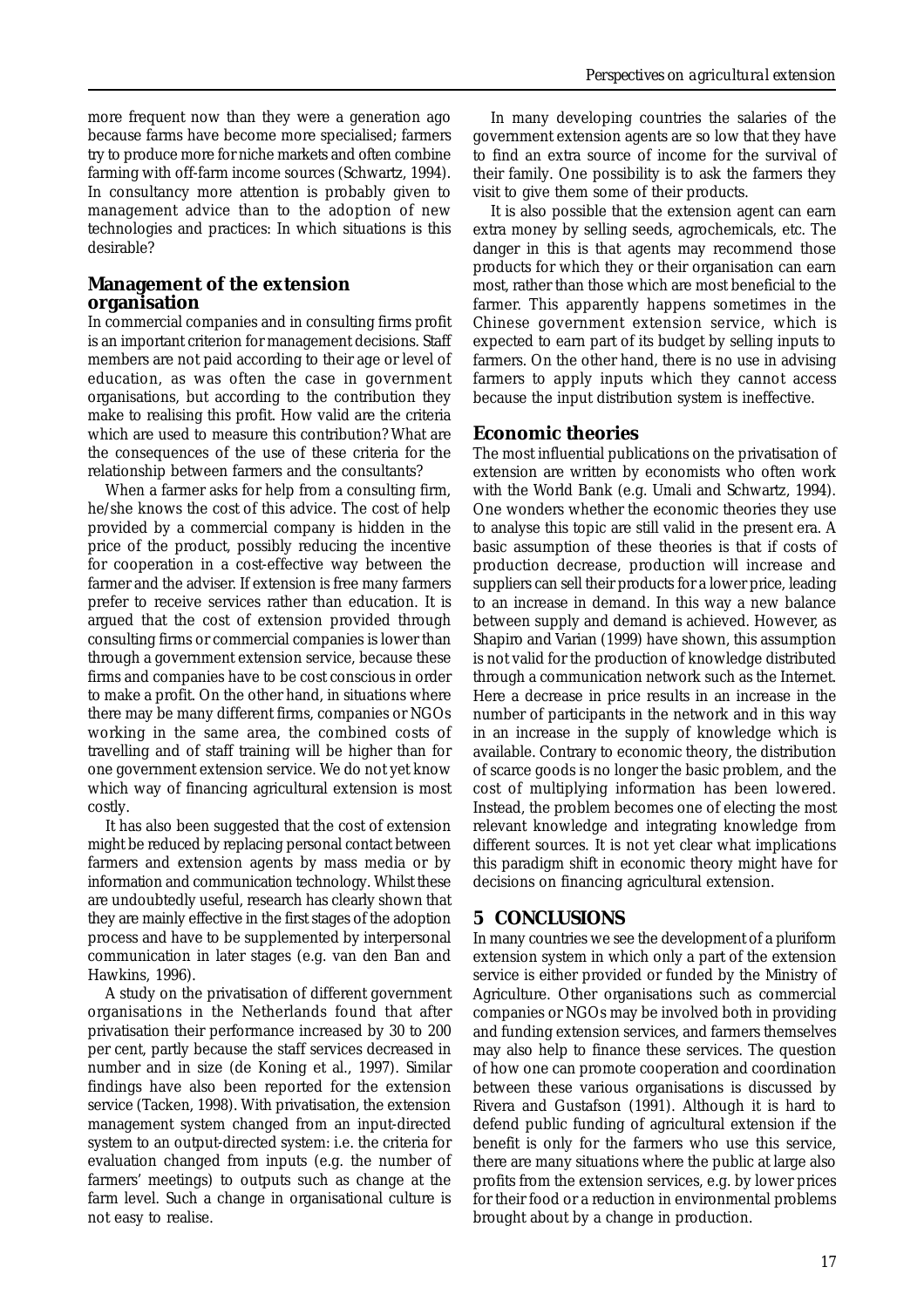The analysis presented in this paper broadly confirms the findings of Rivera and Cary (1997), who conclude that government-funded extension is likely to focus its activities on public good activities which the market place is unlikely to provide. Such activities include 'broad' rather than 'specific' technology transfer, dissemination of environmental and resource technology, and human resource development. Some additional points can also be made:

- It is important to analyse what effects the financing of extension (and research) will have on the flow and management of information, the choice of extension goals, methods used and the groups targeted.
- In deciding who pays for extension one should take into account the wider benefits brought about by an increase in the efficiency of agricultural production and associated decrease in the cost of food.
- In countries with the highest levels of productivity, agricultural labour productivity is over 100 times as high as in the countries with the lowest levels of productivity (World Bank, 1998). Extension in countries with high productivity levels should be financed quite differently from those with low productivity levels.
- In countries where the price policy causes surpluses of agricultural products, one cannot expect that the government will be willing to pay an extension service to increase agricultural production.
- Farmers have to make a range of very different decisions. The optimal way of financing agricultural extension depends on which type of decisions one tries to improve. Advice from a consultant paid by the farmer is most desirable for farm-specific investment decisions.
- The way of financing agricultural extension influences to whom the extension agents feel that they are accountable. This affects whether they try to work in the interest of (a certain group of) farmers, government policies, politicians, managers/ shareholders of their organisation or others.
- Extension messages about government policies should be financed in a different way from extension which tries to help farmers to increase their productivity and their income.

Decisions on the privatisation of agricultural extension are often based on very limited knowledge about the consequences of such a change. More research in this area is urgently needed. There is more experience of privatisation in industrial countries than in developing countries. Extension administrators in developing countries should make use of this experience in their decisions. But of course, they may also have to consider whether the recommendations of a consultant from an industrial country are really valid in their situation.

## **REFERENCES**

- Agbamu, J.U. (2000) 'Agricultural research–extension linkage systems: an international perspective'. *Agricultural Research and Extension Network Paper* No. 106a. London: ODI.
- Albrecht, H. (1954) *Organisation und Arbeitsweise der landwirtschaftliche Beratung in Daenemark und Holland,* Landwirtschaft - Angewandte Wissenschaft, No.15, Hiltrup, Landwirtschaftsverlag.
- Ambalavanan, K. (1999) personal communication.
- Bahn, H. M. (1999) 'The challenge of serving unwilling learners: implications for extension education methods' in J. Kania and M. Drygas, (eds) *Proceedings of the 14th European Seminar on Extension Education: The role of extension education in the global world.* Krakow, Publishing House of the Agricultural University of Cracow.
- Bell, A. (1998) 'Changing from adviser to consultant: the consultant's experience' in I. Wallace, (ed.) *Rural Knowledge Systems for the 21st Century; rural extension in Western, Central and Eastern Europe.* Reading: AERDD pp. 199–203.
- Beynon, J., Akroyd, S., Duncan, A. and Jones, S. (1998) *Financing the Future: Options for research and extension in Sub-Saharan Africa.* Oxford: Oxford Policy Management.
- Bennett, C.F. (1996) 'Rationale for public funding of agricultural extension programs'. *Journal of Agricultural and Food Information*, Vol. 3, pp. 3–25.
- Candler, W., and Kumar, N. (1998) *India: The dairy revolution. The impact of dairy development in India and the World Bank's contribution.* Washington D.C.: World Bank.
- Collion, M-H., and Rondot, P. (1998) 'Partnerships between agricultural services institutions and producers' organisations: myth or reality?' *Agricultural Research and Extension Network Paper* No. 80. London: ODI.
- De Koning, J., Hagelaar, G. and Keet, E. (1997) 'Privatization in the Netherlands: a reflection on the Dutch way of handling privatization'. *Strategic Change* Vol. 6, pp. 227–236.
- Duijsings, P. (1998) 'Information and communication management in a privatised extension organisation: the case of DLV (The Netherlands Extension Service)' in 'Assessing the impact of information and communication on institutional performance: proceedings of a CTA workshop'*,* Wageningen, CTA.
- Edwards, M. and Hulme, D. (eds) (1996) *Beyond the Magic Bullet: NGO performance and accountability in the Post-Cold War world.* West Harford: Kumarian Press.
- Farrington, J. (1994) 'Public sector agricultural extension: is there life after structural adjustment'. *Natural Resource Perspectives* No. 2. London: ODI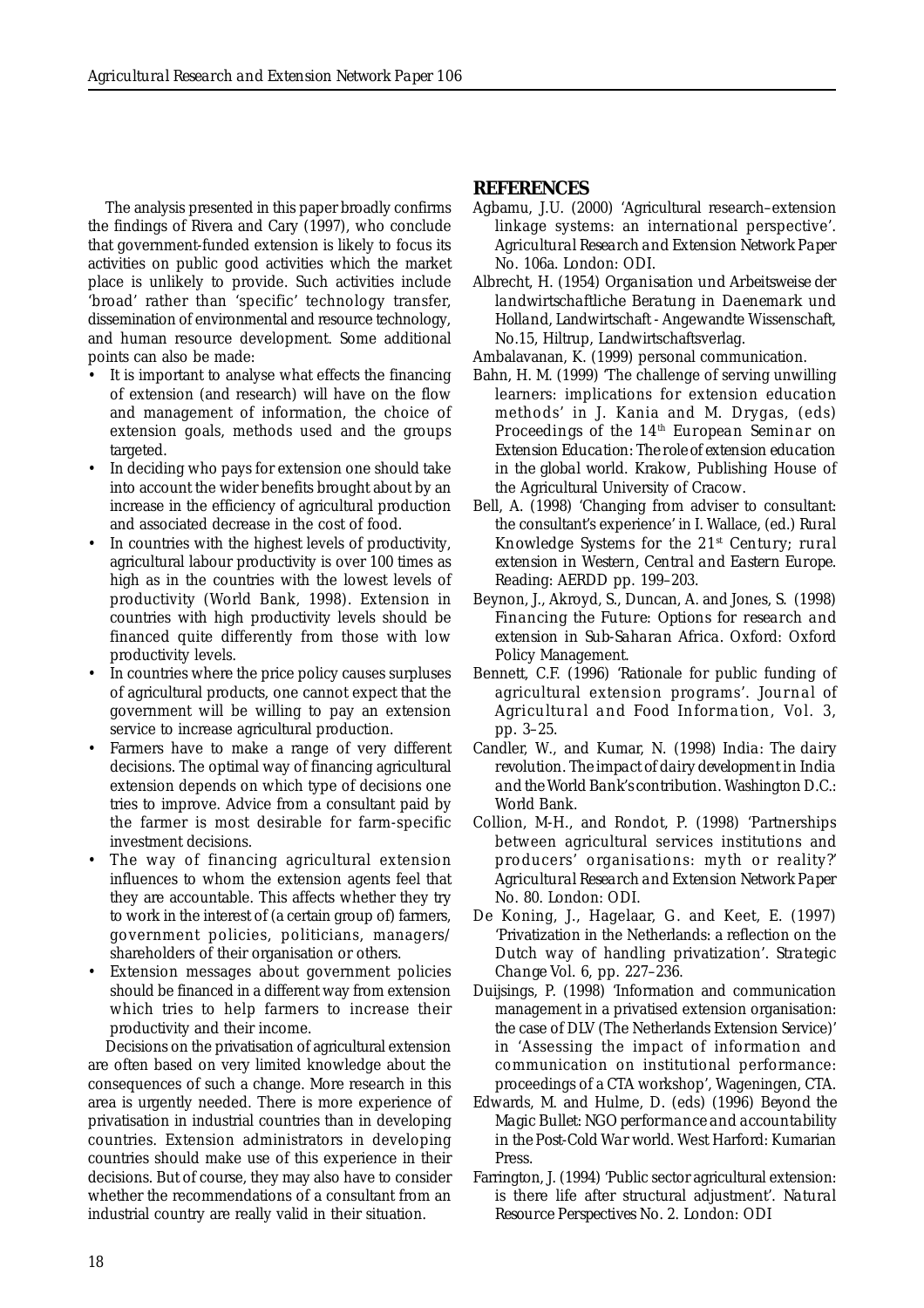- Farrington, J. (1997) 'The role of non-governmental organizations in extension' in B.E. Swanson, R.P. Bentz and A.J. Sofranko, (eds) *Improving Agricultural Extension: A reference manual.* Rome: FAO
- Garforth, C. (1997) 'Supporting sustainable agriculture through extension in Asia'. *Natural Resource Perspectives* No. 21. London: ODI.
- Haug, R. (1999) 'Some leading issues in international agricultural extension: a literature review'. *The Journal of Agricultural Education and Extension* Vol. 5, pp. 263–274.
- Kozari, J. (1999) personal communication.
- Likert, R., and R. Lippitt (1953) 'The utilization of social science' in L. Festinger and D. Katz, (eds) *Research Methods in the Behavorial Sciences.* New York: Dryden Press
- Marsh, S. and Pannell, D. (1998) 'The changing relationship between private and public sector agricultural extension in Australia'. *Rural Society* Vol. 8, pp. 133–151.
- Rasheed Sulaiman V., and Gadewar, A.U. (1994) 'Privatisation of extension services – implications in the Indian context'. *Journal of Rural Reconstruction* Vol. 27, pp.41–48.
- Rivera, W.M., and Gustafson, D.J. (1991) 'New roles and responsibilities for public sector agricultural extension: the impact of multi-institutional activities' in W.M. Rivera and D.J. Gustafson (eds) *Agricultural Extension: Worldwide institutional evolution and forces for change.* Amsterdam: Elsevier.
- Rivera, W.M., and Cary, J.W. (1997) 'Privatising agricultural extension' in B.E. Swanson, R.P. Bentz and A.J. Sofranko, (eds) *Improving Agricultural Extension: A reference manual,* Rome: FAO.
- Roling, N. and de Jong, F. (1999) 'Learning: shifting paradigms in education and extension studies'. *The Journal of Agricultural Education and Extension* Vol. 5, pp. 143–161.
- Sachs, J. (1999) 'Helping the world's poorest'. *The Economist* August 14. pp. 17–20.
- Schwartz, L.A. (1994) 'The role of the private sector in agricultural extension: economic analysis and case studies'. *Agricultural Administration (Research and Extension) Network Paper* No. 48. London: ODI.
- Shapiro, C., and Varian, H. (1999) *Information Rules: A strategic guide to the network economy.* Boston: Harvard Business School Press.
- Tacken, W. (1998) 'Consultancy Services in the Netherlands' in I. Wallace, (ed.) *Rural Knowledge Systems for the 21st Century; Rural extension in Western, Central and Eastern Europe.* Reading: AERDD.
- Umali, D.L., and Schwartz, L. (1994) 'Public and private agricultural extension: Beyond traditional barriers'. *Technical Paper 247.* Washington D.C.: World Bank.
- Van den Ban, A.W. (1965) 'The communication of new farm practices in the Netherlands.' *Sociologia Neerlandica* Vol. 2, pp. 1–18.
- Van den Ban, A.W. (1997) 'Successful extension agencies are learning organizations' in R.K. Samanta and S.K. Arora, (eds) *Management of Agricultural Extension in Global Perspectives.* New Delhi: B.R. Publishing Corporation.
- Van den Ban, A.W. (1998) 'Supporting farmers' decision making processes by agricultural extension'. *Journal of Extension Systems* Vol. 14, pp. 55–67.
- Van den Ban, A.W. (1999) 'Knowledge for development'. *The Journal of Agricultural Education and Extension* Vol. 5, pp. 221–224 (book review).
- Van den Ban, A.W. and Hawkins, H.S. (1996) *Agricultural Extension.* Oxford: Blackwell Science.
- Van Woerkum, C. (1999) 'Integrated designing' in J. Kania and M. Drygas, (eds) *Proceedings of the 14th European Seminar on Extension Education: The role of extension education in the global world.* Krakow, Publishing House of the Agricultural University of Cracow.
- World Bank, (1998) *World Development Indicators 1998*. Washington D.C.: World Bank.

## **ENDNOTES**

1 Technologies and practices can also be combined, e.g. with the introduction of a new seed variety which gives an optimal yield when it is sown at a different time than the varieties used in the past (Bennett, 1996).

#### **Acknowledgement**

Valuable comments on a draft of this paper by P. Finlayson, C. Leeuwis and M.D.C. Proost, are appreciated. Ideas developed in discussions with participants in the 14<sup>th</sup> European Seminar on Extension Education have improved this paper.